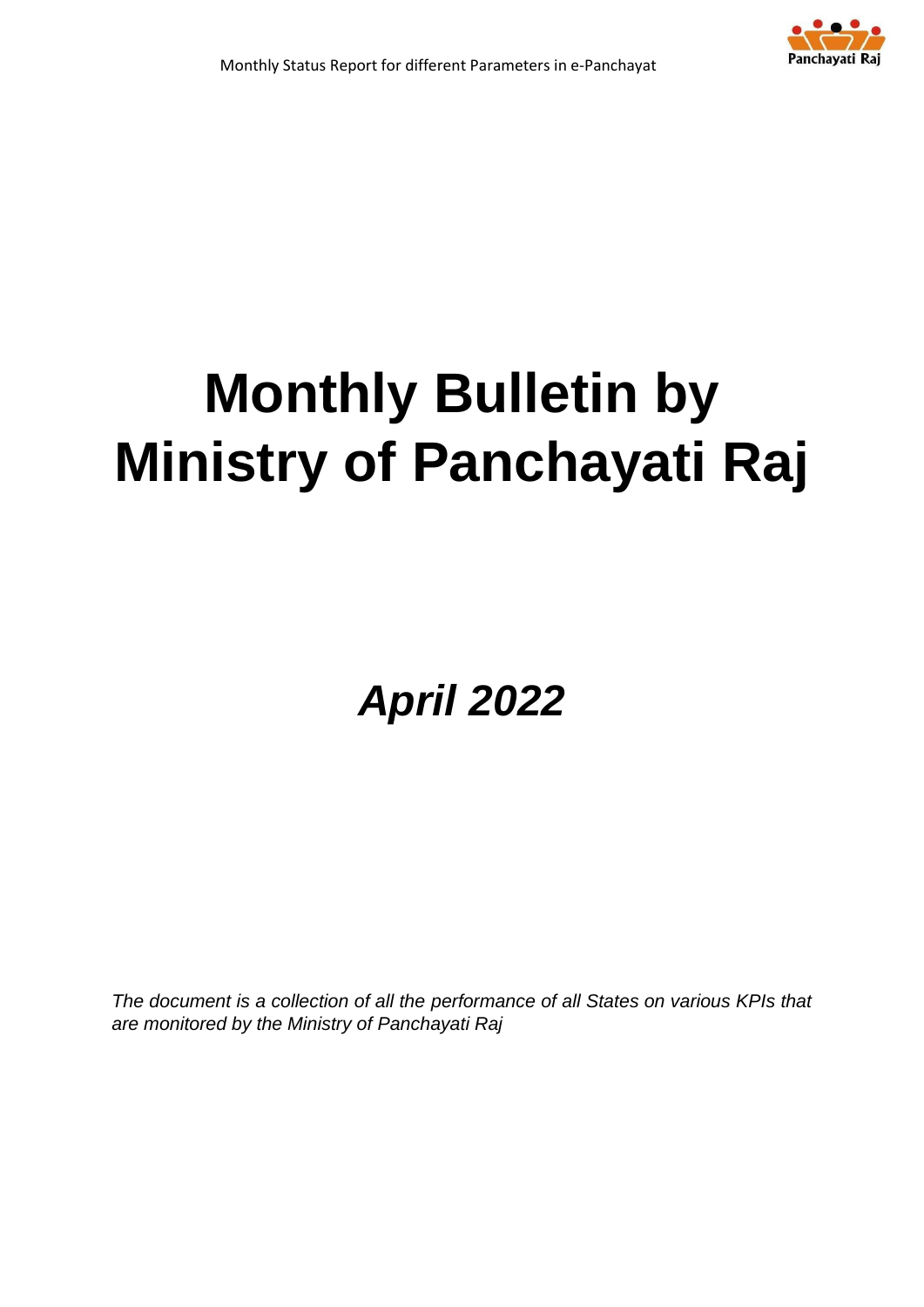

### **Table of Contents**

|    | 1. Status of Service Ready and Active Internet at Panchayat Bhawans3   |  |
|----|------------------------------------------------------------------------|--|
| 2. |                                                                        |  |
|    |                                                                        |  |
|    |                                                                        |  |
|    |                                                                        |  |
|    |                                                                        |  |
|    |                                                                        |  |
|    |                                                                        |  |
|    |                                                                        |  |
|    |                                                                        |  |
| 8. | State wise progress on AuditOnline for the audit period 2020-21  19    |  |
| 9. | State wise Count of Onboarded Gram Panchayats in the Covid Dashboard22 |  |
|    |                                                                        |  |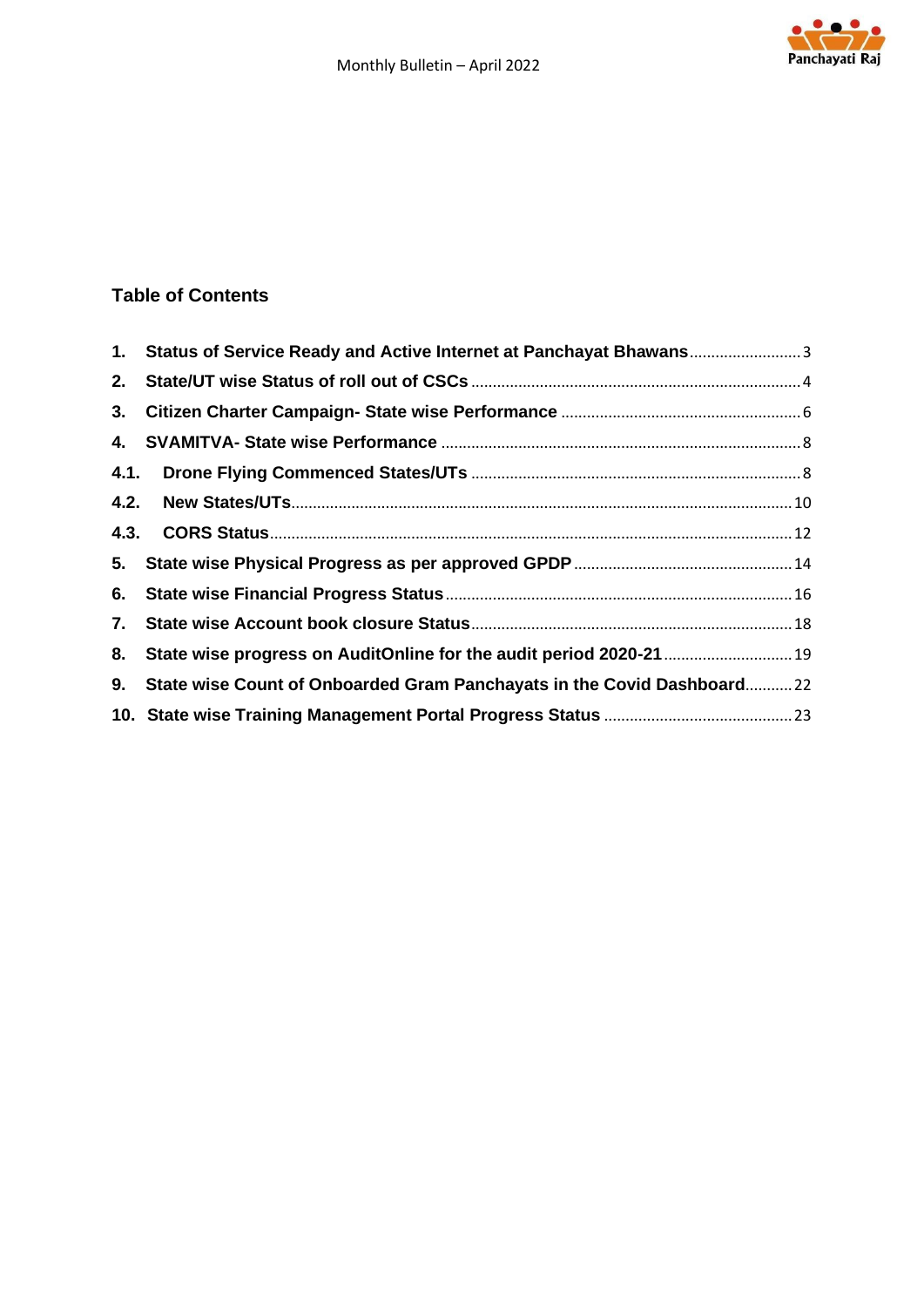# <span id="page-2-0"></span>**1. Status of Service Ready and Active Internet at Panchayat Bhawans**

| #              | <b>State Name</b>                               | Total<br>GPs/<br><b>TLBs</b> | Service<br>Ready<br>GPs/TLBs* | Active<br>Internet<br>GPs/TLBs** | $\%$<br>Service<br>Ready<br><b>GPs</b> |
|----------------|-------------------------------------------------|------------------------------|-------------------------------|----------------------------------|----------------------------------------|
| 1              | <b>ANDAMAN AND NICOBAR</b><br><b>ISLANDS</b>    | 264                          | 33                            | $\overline{7}$                   | 13%                                    |
| $\overline{2}$ | <b>ANDHRA PRADESH</b>                           | 13371                        | 1727                          | 1729                             | 13%                                    |
| 3              | <b>ARUNACHAL PRADESH</b>                        | 2108                         | 775                           | 49                               | 37%                                    |
| 4              | <b>ASSAM</b>                                    | 2716                         | 1640                          | 533                              | 60%                                    |
| 5              | <b>BIHAR</b>                                    | 8135                         | 8135                          | 4909                             | 100%                                   |
| 6              | <b>CHHATTISGARH</b>                             | 11658                        | 9035                          | 3327                             | 78%                                    |
| $\overline{7}$ | <b>GOA</b>                                      | 191                          | $\Omega$                      | 0                                | 0%                                     |
| 8              | <b>GUJARAT</b>                                  | 14286                        | 14286                         | 4751                             | 100%                                   |
| 9              | <b>HARYANA</b>                                  | 6225                         | 6204                          | 3192                             | 100%                                   |
| 10             | <b>HIMACHAL PRADESH</b>                         | 3615                         | 412                           | 930                              | 11%                                    |
| 11             | <b>JAMMU AND KASHMIR</b>                        | 4291                         | 1092                          | 330                              | 25%                                    |
| 12             | <b>JHARKHAND</b>                                | 4351                         | 4351                          | 1091                             | 100%                                   |
| 13             | <b>KARNATAKA</b>                                | 5960                         | 5960                          | 1787                             | 100%                                   |
| 14             | <b>KERALA</b>                                   | 941                          | 941                           | 50                               | 100%                                   |
| 15             | <b>LADAKH</b>                                   | 193                          | 190                           | 0                                | 98%                                    |
| 16             | <b>LAKSHADWEEP</b>                              | 10                           | 9                             | 1                                | 90%                                    |
| 17             | <b>MADHYA PRADESH</b>                           | 22736                        | 17908                         | 4546                             | 79%                                    |
| 18             | <b>MAHARASHTRA</b>                              | 27898                        | 22280                         | 8552                             | 80%                                    |
| 19             | <b>MANIPUR</b>                                  | 4059                         | 1442                          | 56                               | 36%                                    |
| 20             | <b>MEGHALAYA</b>                                | 8036                         | 651                           | 514                              | 8%                                     |
| 21             | <b>MIZORAM</b>                                  | 972                          | 440                           | 6                                | 45%                                    |
| 22             | <b>NAGALAND</b>                                 | 1316                         | 232                           | $\overline{2}$                   | 18%                                    |
| 23             | <b>ODISHA</b>                                   | 6798                         | 6798                          | 2292                             | 100%                                   |
| 24             | <b>PUDUCHERRY</b>                               | 108                          | 101                           | 39                               | 94%                                    |
| 25             | <b>PUNJAB</b>                                   | 13241                        | 12807                         | 3519                             | 97%                                    |
| 26             | <b>RAJASTHAN</b>                                | 11307                        | 8991                          | 155                              | 80%                                    |
| 27             | <b>SIKKIM</b>                                   | 185                          | 23                            | $\mathbf{1}$                     | 12%                                    |
| 28             | <b>TAMIL NADU</b>                               | 12525                        | 0                             | 254                              | $0\%$                                  |
| 29             | <b>TELANGANA</b>                                | 12769                        | 7404                          | 1382                             | 58%                                    |
| 30             | THE DADRA AND NAGAR<br>HAVELI AND DAMAN AND DIU | 38                           | 38                            | 9                                | 100%                                   |
| 31             | <b>TRIPURA</b>                                  | 1222                         | 753                           | 348                              | 62%                                    |
| 32             | <b>UTTAR PRADESH</b>                            | 57986                        | 37527                         | 11099                            | 65%                                    |
| 33             | <b>UTTARAKHAND</b>                              | 7791                         | 1685                          | 645                              | 22%                                    |
| 34             | <b>WEST BENGAL</b>                              | 3339                         | 2611                          | 1088                             | 78%                                    |
|                |                                                 | 270641                       | 176481                        | 57193                            | 65%                                    |

*\*As on 1 May 2022*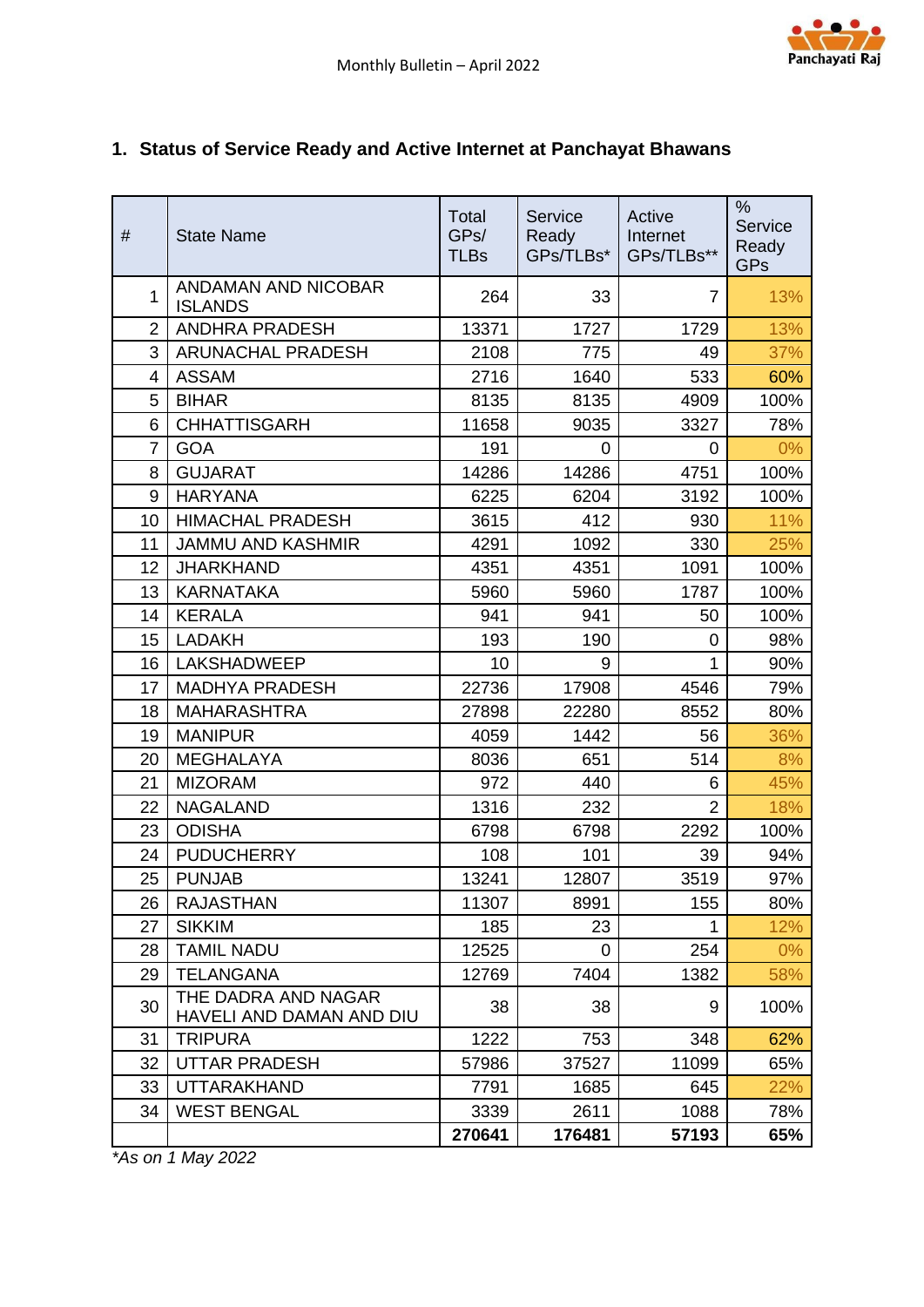

#### <span id="page-3-0"></span>**2. State/UT wise Status of roll out of CSCs**

|                | STATE/UT-WISE STATUS OF ROLL OUT CSCs AS ON 01 MAY, 2022 |                       |                                           |                                                 |                       |  |  |  |  |
|----------------|----------------------------------------------------------|-----------------------|-------------------------------------------|-------------------------------------------------|-----------------------|--|--|--|--|
| #              | State/UT                                                 | No. of<br><b>RLBs</b> | At Least 1<br><b>VLE</b><br>Identified/GP | <b>CSC Co-located</b><br>in Panchayat<br>Bhawan | % CSC Co-<br>location |  |  |  |  |
| $\mathbf{1}$   | ANDAMAN AND<br>NICOBAR ISLANDS                           | 271                   | 54                                        | 31                                              | 11%                   |  |  |  |  |
| $\overline{2}$ | <b>ANDHRA PRADESH</b>                                    | 13371                 | 13361                                     | 3392                                            | 25%                   |  |  |  |  |
| 3              | ARUNACHAL PRADESH                                        | 2108                  | 465                                       | $\mathbf 0$                                     | 0%                    |  |  |  |  |
| 4              | ASSAM                                                    | 2666                  | 2201                                      | 272                                             | 10%                   |  |  |  |  |
| 5              | <b>BIHAR</b>                                             | 8168                  | 8385                                      | 4265                                            | 52%                   |  |  |  |  |
| 6              | CHHATTISGARH                                             | 11658                 | 11654                                     | 5460                                            | 47%                   |  |  |  |  |
| $\overline{7}$ | GOA                                                      | 191                   | 189                                       | 4                                               | 2%                    |  |  |  |  |
| 8              | <b>GUJARAT</b>                                           | 14257                 | 14291                                     | 1591                                            | 11%                   |  |  |  |  |
| 9              | <b>HARYANA</b>                                           | 6230                  | 6197                                      | 1009                                            | 16%                   |  |  |  |  |
| 10             | HIMACHAL PRADESH                                         | 3615                  | 3226                                      | 278                                             | 8%                    |  |  |  |  |
| 11             | <b>JAMMU AND KASHMIR</b>                                 | 4290                  | 4193                                      | 300                                             | 7%                    |  |  |  |  |
| 12             | <b>JHARKHAND</b>                                         | 4351                  | 4161                                      | 4021                                            | 92%                   |  |  |  |  |
| 13             | KARNATAKA                                                | 5975                  | 6021                                      | $\mathbf 0$                                     | 0%                    |  |  |  |  |
| 14             | <b>KERALA</b>                                            | 941                   | 941                                       | 26                                              | 3%                    |  |  |  |  |
| 15             | LADAKH                                                   | 193                   | 192                                       | $\pmb{0}$                                       | 0%                    |  |  |  |  |
| 16             | LAKSHADWEEP                                              | 10                    | 10                                        | $\pmb{0}$                                       | 0%                    |  |  |  |  |
| 17             | <b>MADHYA PRADESH</b>                                    | 22741                 | 22810                                     | 4078                                            | 18%                   |  |  |  |  |
| 18             | MAHARASHTRA                                              | 27892                 | 27875                                     | 19379                                           | 69%                   |  |  |  |  |
| 19             | <b>MANIPUR</b>                                           | 3818                  | 165                                       | $\mathbf 0$                                     | 0%                    |  |  |  |  |
| 20             | MEGHALAYA                                                | 9000                  | 1463                                      | 0                                               | 0%                    |  |  |  |  |
| 21             | <b>MIZORAM</b>                                           | 834                   | 713                                       | 5                                               | 1%                    |  |  |  |  |
| 22             | NAGALAND                                                 | 1285                  | 1203                                      | 0                                               | 0%                    |  |  |  |  |
| 23             | <b>ODISHA</b>                                            | 6798                  | 6797                                      | 3777                                            | 56%                   |  |  |  |  |
| 24             | <b>PUDUCHERRY</b>                                        | 108                   | 98                                        | 34                                              | 31%                   |  |  |  |  |
| 25             | <b>PUNJAB</b>                                            | 13263                 | 13202                                     | 6                                               | 0%                    |  |  |  |  |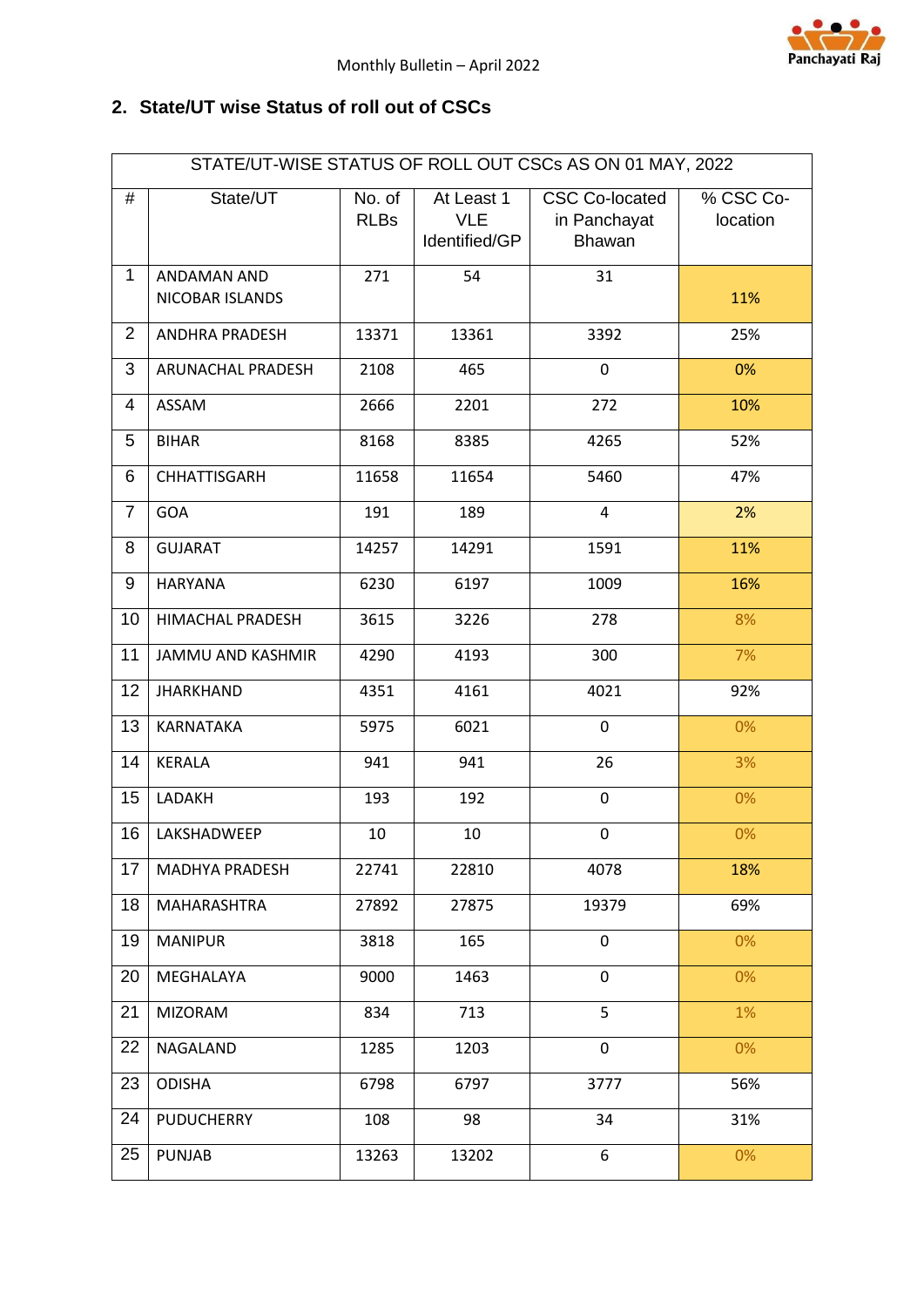

| 26 | RAJASTHAN               | 11341  | 10761  | 3037     | 27%   |
|----|-------------------------|--------|--------|----------|-------|
| 27 | <b>SIKKIM</b>           | 185    | 110    | $\Omega$ | $0\%$ |
| 28 | <b>TAMIL NADU</b>       | 12525  | 12560  | 0        | 0%    |
| 29 | TELANGANA               | 12769  | 7244   | 49       | 0%    |
| 30 | THE DADRA AND NAGAR     | 38     | 35     | 28       |       |
|    | <b>HAVELI AND DAMAN</b> |        |        |          |       |
|    | AND DIU                 |        |        |          | 74%   |
| 31 | <b>TRIPURA</b>          | 1219   | 1178   | 66       | 5%    |
| 32 | <b>UTTAR PRADESH</b>    | 58188  | 59021  | 192      | $0\%$ |
| 33 | UTTARAKHAND             | 7791   | 7953   | 877      | 11%   |
| 34 | <b>WEST BENGAL</b>      | 3341   | 3324   | 128      | 4%    |
|    | <b>Grand Total</b>      | 271431 | 252053 | 52305    | 19%   |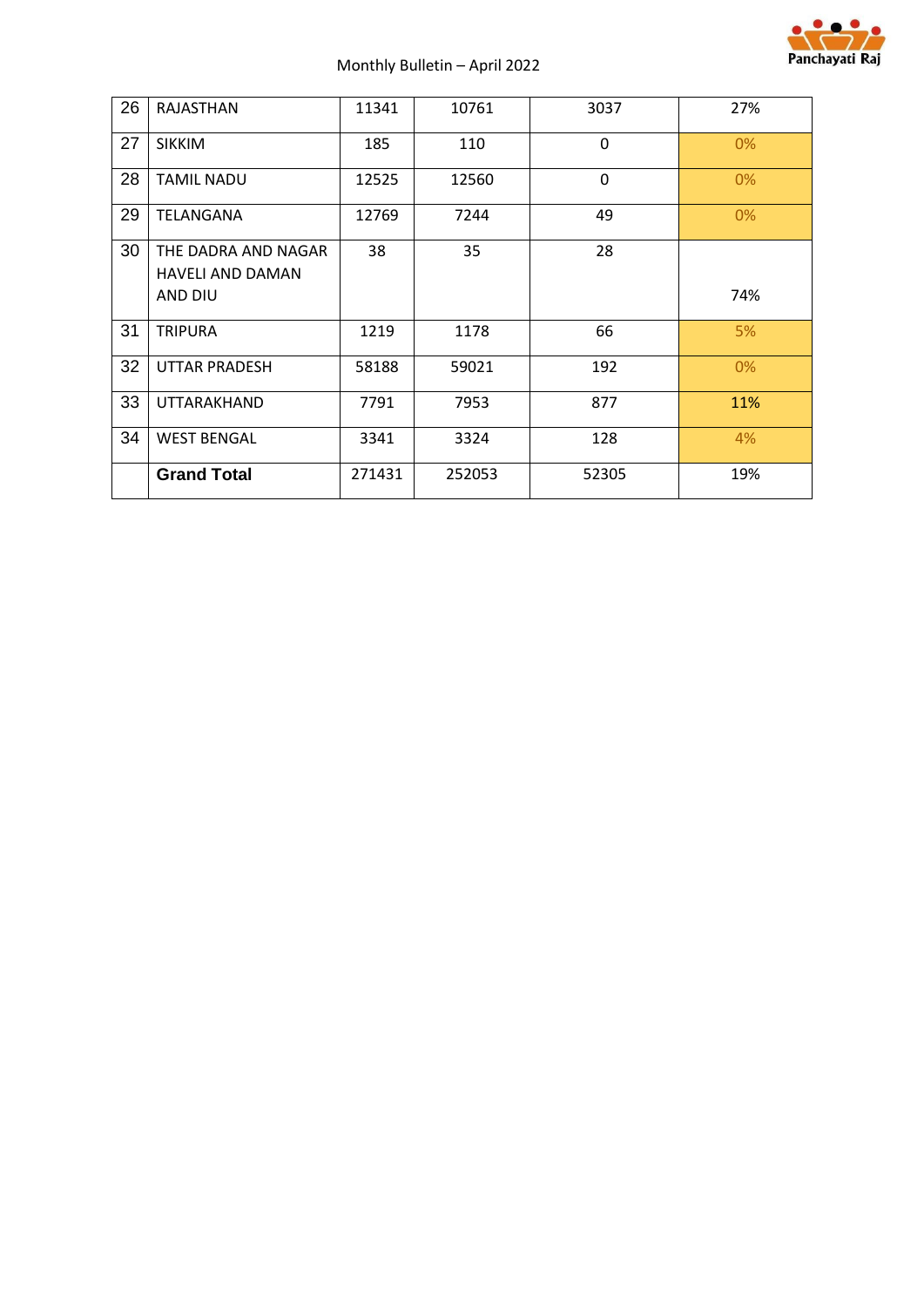

# **3. Citizen Charter Campaign- State wise Performance**

<span id="page-5-0"></span>

| #              | <b>State</b>                 | Gram Panchayats<br>(incl. TLBs) | with<br>No. of GPs with<br>Citizen Charter<br>Prepared | Percentage | Citizen Charter<br>No. GPs with<br>Approved | Percentage | Services being<br>delivered | delivered online<br>Services |
|----------------|------------------------------|---------------------------------|--------------------------------------------------------|------------|---------------------------------------------|------------|-----------------------------|------------------------------|
| $\mathbf{1}$   | Andaman & Nicobar<br>Islands | 70                              | 70                                                     | 100.00     | 70                                          | 100.00     | 24                          | $\pmb{0}$                    |
| $\overline{2}$ | Andhra Pradesh               | 13367                           | 10660                                                  | 79.75      | 10394                                       | 77.76      | 45                          | 27                           |
| 3              | <b>Arunachal Pradesh</b>     | 2107                            | 437                                                    | 20.74      | 410                                         | 19.46      | 38                          | $\boldsymbol{9}$             |
| 4              | Assam                        | 2663                            | 2197                                                   | 82.50      | 2197                                        | 82.50      | 42                          | $\mathbf 0$                  |
| 5              | <b>Bihar</b>                 | 8151                            | 7081                                                   | 86.87      | 7012                                        | 86.03      | 24                          | 17                           |
| 6              | Chhattisgarh                 | 11658                           | 11562                                                  | 99.18      | 11343                                       | 97.30      | 33                          | 3                            |
| $\overline{7}$ | Goa                          | 191                             | 183                                                    | 95.81      | 181                                         | 94.76      | 19                          | $\overline{2}$               |
| 8              | Gujarat                      | 14292                           | 12197                                                  | 85.34      | 11915                                       | 83.37      | 56                          | 56                           |
| $9\,$          | Haryana                      | 6225                            | 6221                                                   | 99.94      | 6225                                        | 100.00     | 34                          | $\blacktriangleleft$         |
| 10             | <b>Himachal Pradesh</b>      | 3615                            | 3610                                                   | 99.86      | 3616                                        | 100.03     | 8                           | 5                            |
| 11             | Jammu & Kashmir              | 4291                            | 2388                                                   | 55.65      | 2337                                        | 54.46      | 23                          | 1                            |
| 12             | Jharkhand                    | 4351                            | 4348                                                   | 99.93      | 4327                                        | 99.45      | 40                          | 19                           |
| 13             | Karnataka                    | 5963                            | 3230                                                   | 54.17      | 3122                                        | 52.36      | 36                          | 18                           |
| 14             | Kerala                       | 941                             | 939                                                    | 99.79      | 941                                         | 100.00     |                             | 1                            |
| 15             | Ladakh                       | 193                             | 73                                                     | 37.82      | 70                                          | 36.27      | 47                          | 5                            |
| 16             | Lakshadweep                  | 10                              | 0                                                      | 0.00       | $\overline{0}$                              | 0.00       | $\overline{0}$              | $\overline{0}$               |
| 17             | Madhya Pradesh               | 22714                           | 17900                                                  | 78.81      | 17347                                       | 76.37      | 121                         | 5                            |
| 18             | Maharashtra                  | 27902                           | 25132                                                  | 90.07      | 24360                                       | 87.31      | 9                           | 9                            |
| 19             | Manipur                      | 3812                            | 2490                                                   | 65.32      | 2433                                        | 63.82      | 31                          | 1                            |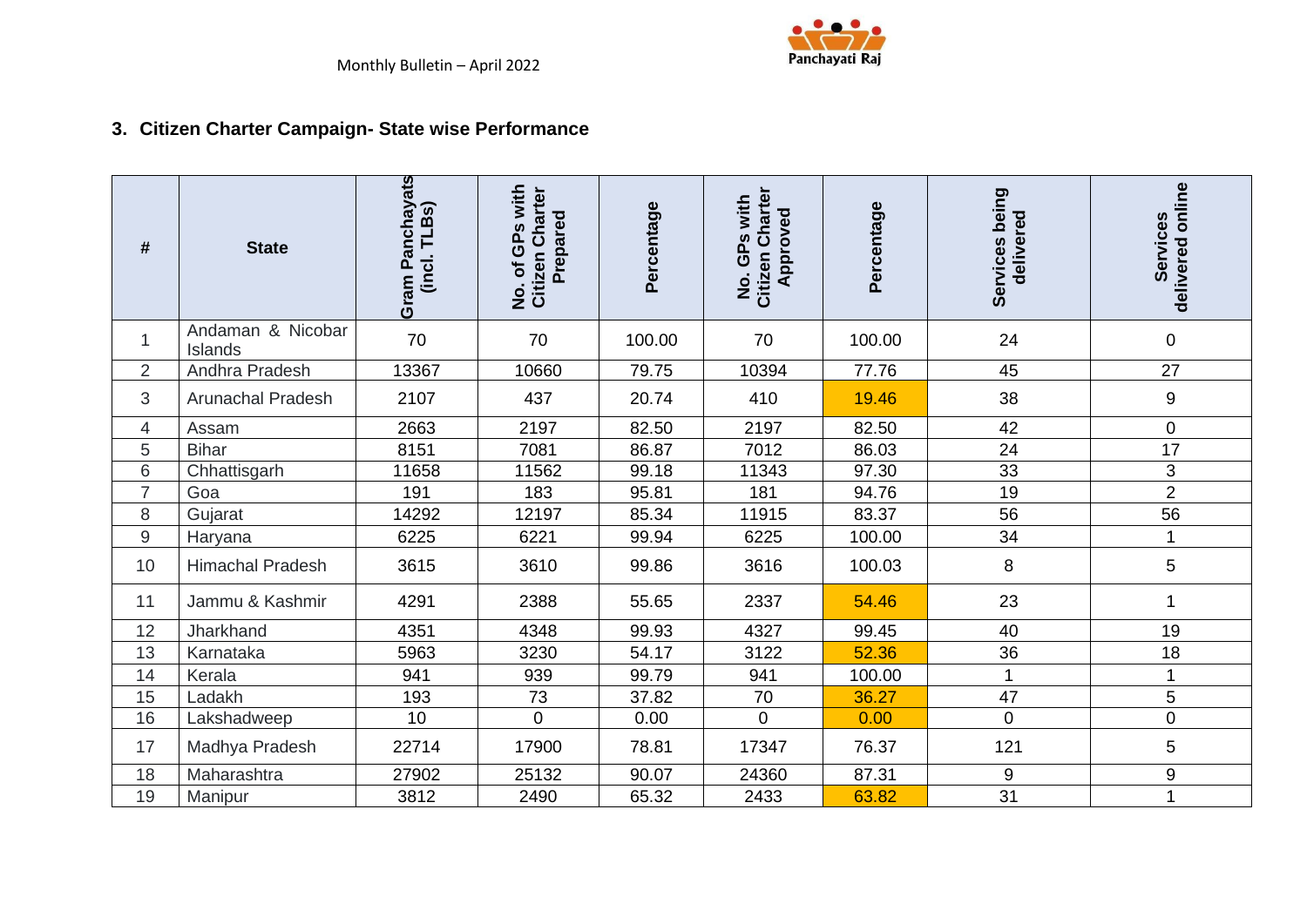

| #  | <b>State</b>                                                        | Panchayats<br>TLBs)<br>incl.<br>Gram | with<br>No. of GPs with<br>Citizen Charter<br>Prepared | Percentage | <b>Citizen Charter</b><br>GPs with<br>Approved<br>ġ | Percentage | Services being<br>delivered | delivered online<br>Services |
|----|---------------------------------------------------------------------|--------------------------------------|--------------------------------------------------------|------------|-----------------------------------------------------|------------|-----------------------------|------------------------------|
| 20 | Meghalaya                                                           | 6773                                 | 81                                                     | 1.20       | 81                                                  | 1.20       | 13                          |                              |
| 21 | Mizoram                                                             | 834                                  | 715                                                    | 85.73      | 713                                                 | 85.49      | 10                          | 0                            |
| 22 | Nagaland                                                            | 1289                                 | 1263                                                   | 97.98      | 1240                                                | 96.20      | 12                          | $\mathbf 0$                  |
| 23 | Odisha                                                              | 6798                                 | $\pmb{0}$                                              | 0.00       | $\pmb{0}$                                           | 0.00       | $\mathbf 0$                 | $\pmb{0}$                    |
| 24 | Puducherry                                                          | 108                                  | 0                                                      | 0.00       | $\mathbf 0$                                         | 0.00       | $\mathbf 0$                 | 0                            |
| 25 | Punjab                                                              | 13241                                | $\overline{0}$                                         | 0.00       | $\overline{0}$                                      | 0.00       | $\overline{0}$              | $\pmb{0}$                    |
| 26 | Rajasthan                                                           | 11304                                | 5980                                                   | 52.90      | 5782                                                | 51.15      | 20                          | 20                           |
| 27 | <b>Sikkim</b>                                                       | 185                                  | 185                                                    | 100.00     | 184                                                 | 99.46      | 7                           | 0                            |
| 28 | <b>Tamil Nadu</b>                                                   | 12525                                | 11019                                                  | 87.98      | 10643                                               | 84.97      | 44                          | 4                            |
| 29 | Telangana                                                           | 12769                                | 12769                                                  | 100.00     | 12769                                               | 100.00     | 43                          | 20                           |
| 30 | Dadra<br><b>The</b><br>and<br>Haveli<br>Nagar<br>&<br>Daman and Diu | 38                                   | 25                                                     | 65.79      | 23                                                  | 60.53      | 25                          | $\overline{2}$               |
| 31 | Tripura                                                             | 1178                                 | 1169                                                   | 99.24      | 1126                                                | 95.59      | 6                           | 6                            |
| 32 | <b>Uttar Pradesh</b>                                                | 7791                                 | 7791                                                   | 100.00     | 7791                                                | 100.00     | 48                          | 28                           |
| 33 | <b>Uttarakhand</b>                                                  | 58184                                | 55668                                                  | 95.68      | 55228                                               | 94.92      | 33                          | 5                            |
| 34 | West Bengal                                                         | 3339                                 | 3213                                                   | 96.23      | 3213                                                | 96.23      | 75                          | 18                           |
|    | <b>Total</b>                                                        | 268872                               | 210604                                                 | 71.01      | 207139                                              | 69.91      | 967                         | 283                          |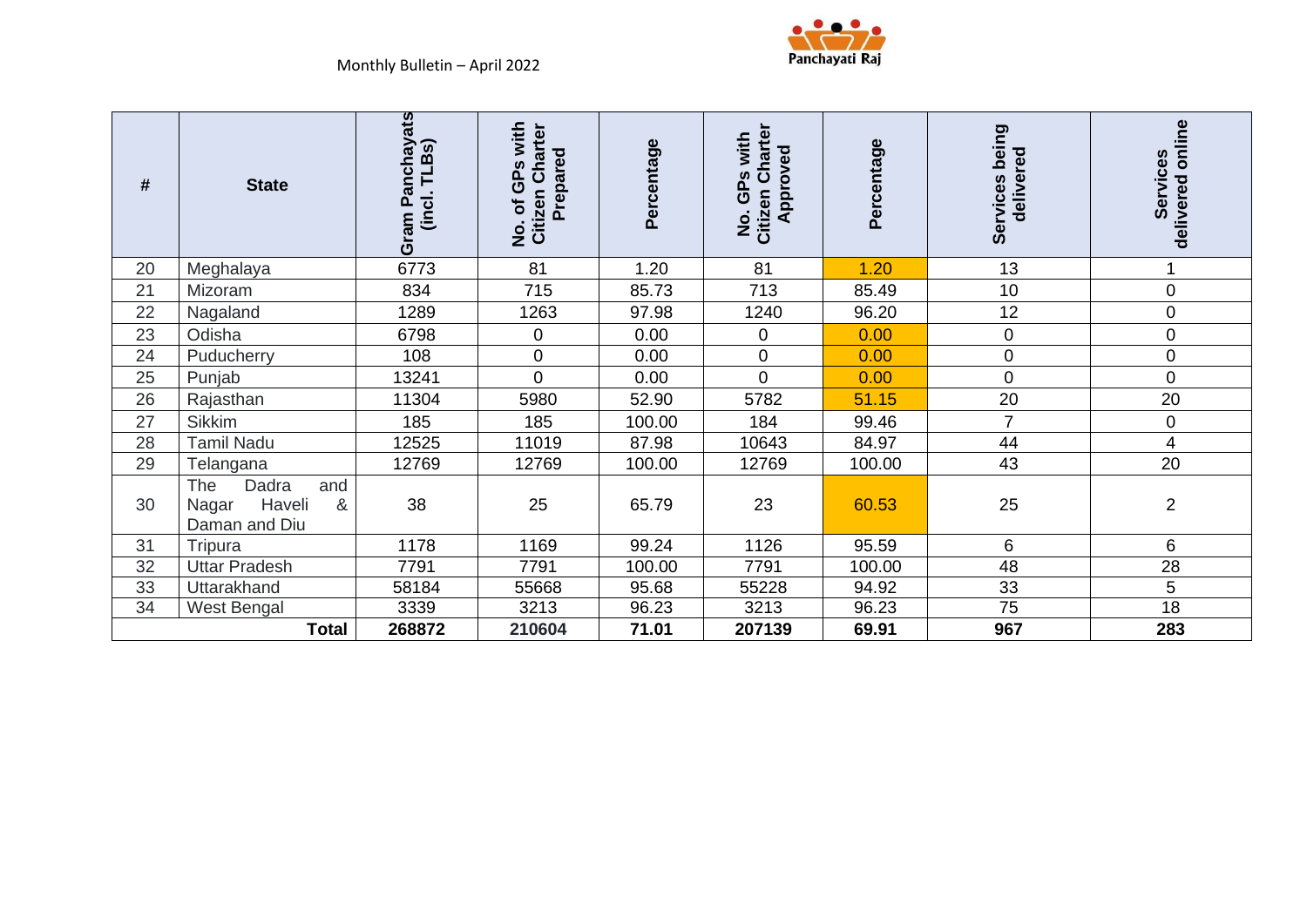

#### **4.1. Drone Flying Commenced States/UTs**

#### *(No. of villages) (As on 08 May 2022)*

<span id="page-7-1"></span><span id="page-7-0"></span>

| <b>S. No.</b> | <b>States/UTs</b>                        | <b>Drone Flying</b> | <b>Map 1.0</b><br><b>Handed over</b><br>to state | <b>Map 1.0</b><br>received<br>back from<br>state | Map 2.0 handed<br>over to state for<br><b>inquiry</b> | No. of record of<br>rights prepared |
|---------------|------------------------------------------|---------------------|--------------------------------------------------|--------------------------------------------------|-------------------------------------------------------|-------------------------------------|
|               | Andhra Pradesh                           | 1872                | 1317                                             | 514                                              | 504                                                   |                                     |
|               | <b>Arunachal Pradesh</b>                 | 167                 | 145                                              | 86                                               | 0                                                     |                                     |
| 3             | Assam                                    | 43                  | 40                                               | 0                                                | 0                                                     |                                     |
| 4             | Chhattisgarh                             | 1791                | 1753                                             | 231                                              | 120                                                   | 16                                  |
| 5             | Dadra and Nagar Haveli and Daman and Diu | 77                  | 75                                               | 8                                                | 8                                                     |                                     |
| 6             | Gujarat                                  | 802                 | 187                                              | 12                                               | 12                                                    | 10 <sup>°</sup>                     |
|               | Haryana                                  | 6261                | 6261                                             | 6261                                             | 6261                                                  | 5702                                |
| 8             | <b>Himachal Pradesh</b>                  | 890                 | 473                                              | 71                                               | 66                                                    |                                     |
| 9             | Jammu and Kashmir                        | 935                 | 638                                              | 292                                              | 140                                                   | 29                                  |
| 10            | Jharkhand                                | 240                 | 238                                              | 0                                                | $\overline{0}$                                        |                                     |
| 11            | Karnataka                                | 2612                | 2241                                             | 1674                                             | 1653                                                  | 988                                 |
| 12            | Kerala                                   | 28                  | 0                                                | 0                                                | 0                                                     |                                     |
| 13            | Ladakh                                   | 21                  | 5                                                | $\overline{2}$                                   | $\overline{2}$                                        | $\overline{2}$                      |
| 14            | Lakshadweep Islands                      | 10                  | 0                                                | 0                                                | 0                                                     |                                     |
| 15            | Madhya Pradesh                           | 26,696              | 17,578                                           | 10,987                                           | 10,129                                                | 6150                                |
| 16            | Maharashtra                              | 18,877              | 11,345                                           | 5875                                             | 5787                                                  | 3205                                |
| 17            | Mizoram                                  | 48                  | 10                                               | 0                                                | 0                                                     |                                     |

Panchayati Raj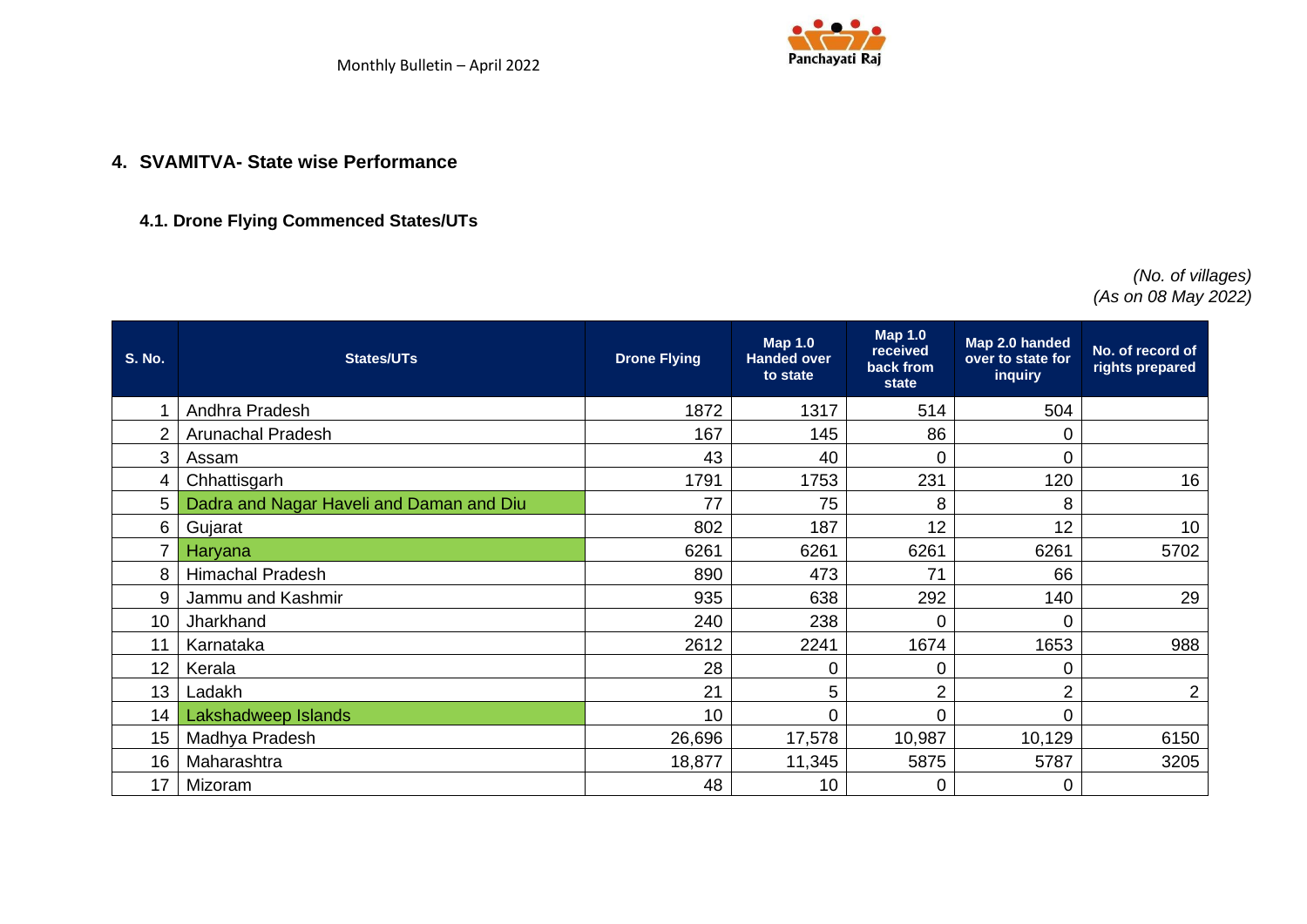

| <b>S. No.</b> | <b>States/UTs</b>          | <b>Drone Flying</b> | <b>Map 1.0</b><br><b>Handed over</b><br>to state | <b>Map 1.0</b><br>received<br>back from<br>state | Map 2.0 handed<br>over to state for<br>inquiry | No. of record of<br>rights prepared |
|---------------|----------------------------|---------------------|--------------------------------------------------|--------------------------------------------------|------------------------------------------------|-------------------------------------|
| 18            | Odisha                     | 442                 | 142                                              | 12                                               | 12                                             | 12                                  |
| 19            | Pondicherry                | 96                  | 96                                               | $\Omega$                                         | 0                                              |                                     |
| 20            | Punjab                     | 998                 | 647                                              | 219                                              | 195                                            | 53                                  |
| 21            | Rajasthan                  | 2114                | 1338                                             | 160                                              | 82                                             | 38                                  |
| 22            | <b>Sikkim</b>              |                     |                                                  |                                                  |                                                |                                     |
| 23            | <b>Tamil Nadu</b>          | $\mathcal{P}$       | $\mathcal{P}$                                    | 0                                                | 0                                              |                                     |
| 24            | <b>Uttar Pradesh</b>       | 62,845              | 47,430                                           | 28,083                                           | 23,265                                         | 20,495                              |
| 25            | Uttarakhand                | 8360                | 8092                                             | 7312                                             | 6838                                           | 4909                                |
| 26            | <b>Andaman and Nicobar</b> | 186                 | 186                                              | 4                                                | 4                                              | 4                                   |
| 27            | Goa                        | 410                 | $\overline{2}$                                   | 0                                                | 0                                              |                                     |
| 28            | Tripura                    |                     | 0                                                | 0                                                | 0                                              |                                     |
| 29            | Manipur                    |                     | $\Omega$                                         | 0                                                | 0                                              |                                     |
|               | <b>Total</b>               | 1,36,826            | 1,00,242                                         | 61,804                                           | 55,079                                         | 41,613                              |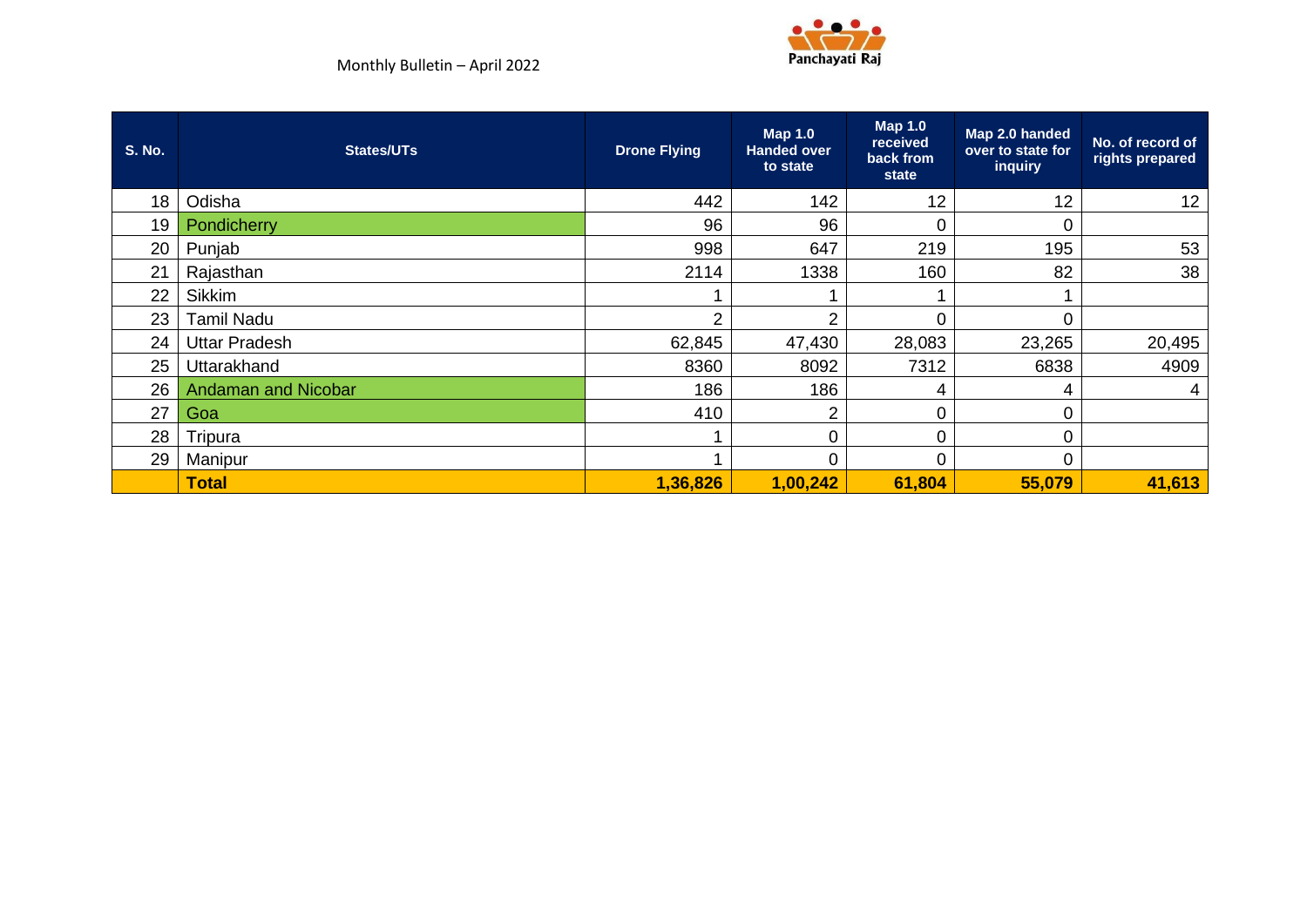

#### **4.2. New States/UTs**

<span id="page-9-0"></span>

| <b>STATE</b>                                                      | <b>IEC Plan</b><br><b>Submitted</b> | <b>SPMU plan</b><br><b>Submitted</b> | <b>PFMS</b><br><b>Account</b><br>opened | No.<br><b>Villages</b><br>notified | No. of villages<br><b>KML</b> file shared | <b>SARTHI</b><br>orientation<br>training<br>completed<br>$(\sqrt{1}x)$ | <b>Acts/Rules</b><br>amended | <b>SPMU</b><br><b>Established</b> |
|-------------------------------------------------------------------|-------------------------------------|--------------------------------------|-----------------------------------------|------------------------------------|-------------------------------------------|------------------------------------------------------------------------|------------------------------|-----------------------------------|
| <b>ARUNACHAL</b><br><b>PRADESH</b>                                | $\checkmark$                        | $\checkmark$                         | $\checkmark$                            | 2885                               | 2885                                      | $\checkmark$                                                           | under process                | <b>No</b>                         |
| <b>ASSAM</b>                                                      | $\checkmark$                        | $\checkmark$                         | $\checkmark$                            | 19,140                             |                                           | $\checkmark$                                                           | Yes                          | No                                |
| <b>CHHATTISGARH</b>                                               | $\checkmark$                        | $\checkmark$                         | $\checkmark$                            | 9279                               | 9279                                      | ✓                                                                      | Yes                          | $\overline{N}$                    |
| <b>DAMAN AND DIU &amp;</b><br><b>DADRA NAGAR</b><br><b>HAVELI</b> | $\checkmark$                        | $\checkmark$                         | $\checkmark$                            | $\overline{77}$                    | $\overline{77}$                           | $\checkmark$                                                           | Yes                          | Yes                               |
| <b>GUJARAT</b>                                                    | $\pmb{\times}$                      | $\pmb{\times}$                       | $\boldsymbol{\mathsf{x}}$               | 2934                               | 2934                                      | $\checkmark$                                                           | Yes                          | No                                |
| <b>HIMACHAL</b><br><b>PRADESH</b>                                 | <b>Funds</b><br>released            | $\blacksquare$                       | $\checkmark$                            | 14595                              | $\pmb{\times}$                            | $\checkmark$                                                           | Yes                          | $\overline{N}$                    |
| <b>JAMMU AND</b><br><b>KASHMIR</b>                                | $\pmb{\times}$                      | $\pmb{\times}$                       | ✓                                       | 1478                               | 3423                                      | $\checkmark$                                                           | Yes                          | <b>No</b>                         |
| <b>JHARKHAND</b>                                                  | $\pmb{\times}$                      | $\boldsymbol{\mathsf{x}}$            | $\boldsymbol{\mathsf{x}}$               | 757                                | 757                                       | $\checkmark$                                                           | No                           | <b>No</b>                         |
| <b>KERALA</b>                                                     | $\pmb{\times}$                      | $\boldsymbol{\mathsf{x}}$            | $\boldsymbol{\mathsf{x}}$               | $\overline{52}$                    | 52                                        | $\checkmark$                                                           | No                           | <b>No</b>                         |
| <b>LADAKH</b>                                                     | $\pmb{\times}$                      | $\mathbf{x}$                         | $\mathbf{x}$                            | 243                                | $\overline{38}$                           | $\checkmark$                                                           | Yes                          | $\overline{N}$                    |
| <b>LAKSHADWEEP</b>                                                | $\pmb{\times}$                      | $\pmb{\times}$                       | $\pmb{\times}$                          | 10 islands                         | Flying entire<br>island                   | ✓                                                                      | $\overline{N}$               | No                                |
| <b>MANIPUR</b>                                                    | $\pmb{\times}$                      | $\pmb{\times}$                       | $\checkmark$                            | 473                                | 42                                        | $\checkmark$                                                           | <b>No</b>                    | <b>No</b>                         |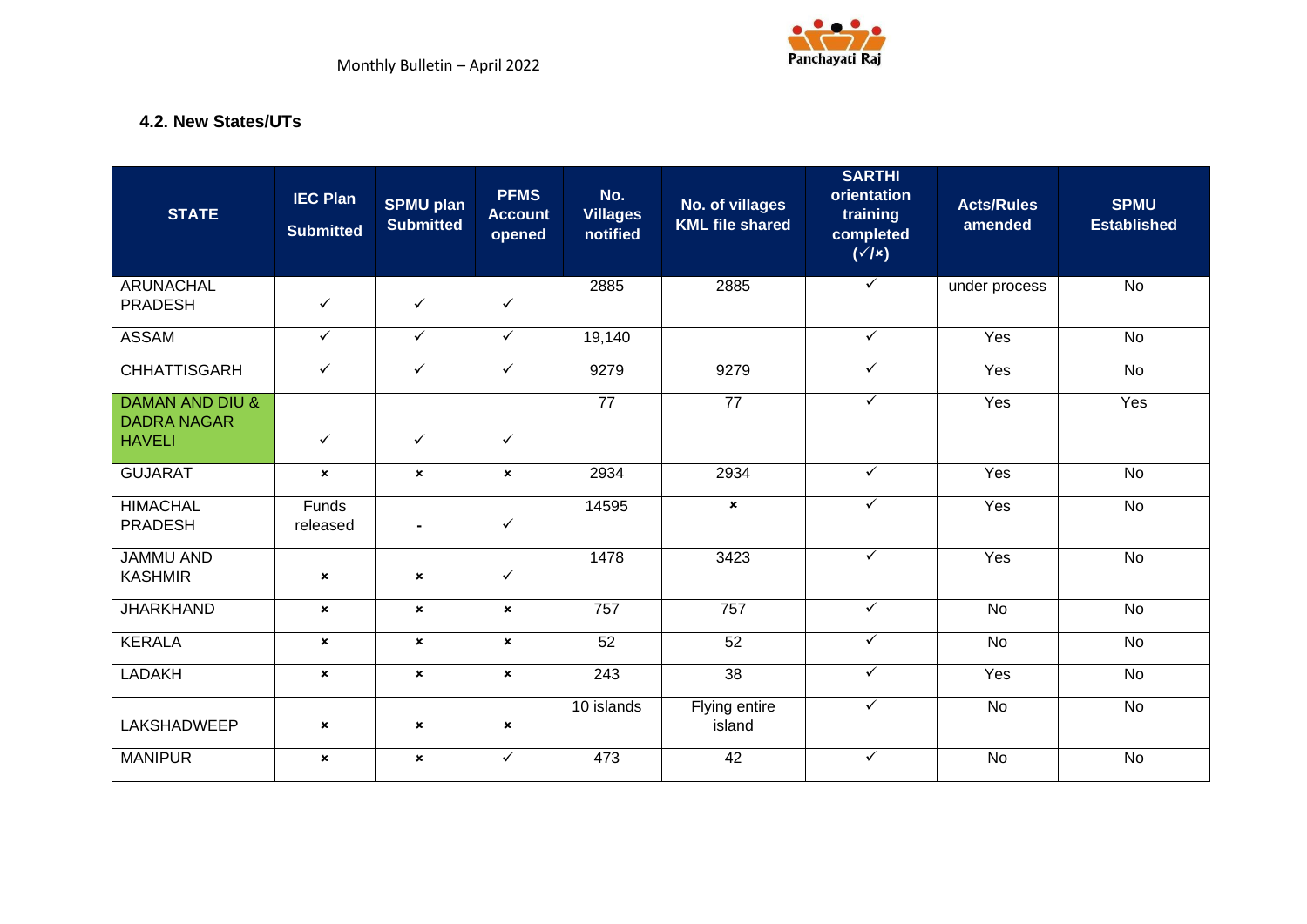

| <b>STATE</b>                           | <b>IEC Plan</b><br><b>Submitted</b> | <b>SPMU plan</b><br><b>Submitted</b> | <b>PFMS</b><br><b>Account</b><br>opened | No.<br><b>Villages</b><br>notified | No. of villages<br><b>KML file shared</b>                        | <b>SARTHI</b><br>orientation<br>training<br>completed<br>$(\sqrt{x})$ | <b>Acts/Rules</b><br>amended | <b>SPMU</b><br><b>Established</b> |
|----------------------------------------|-------------------------------------|--------------------------------------|-----------------------------------------|------------------------------------|------------------------------------------------------------------|-----------------------------------------------------------------------|------------------------------|-----------------------------------|
| <b>MIZORAM</b>                         | $\checkmark$                        | $\checkmark$                         | $\checkmark$                            | 330                                | 48                                                               | $\checkmark$                                                          | No                           | Yes                               |
| <b>ODISHA</b>                          | Funds<br>released                   | Funds<br>released                    | $\checkmark$                            | 1282                               | 501                                                              | $\checkmark$                                                          | Yes                          | Yes                               |
| <b>PUDUCHERRY</b>                      | $\checkmark$                        | $\mathbf{x}$                         | $\checkmark$                            | $\overline{96}$                    | 96                                                               | $\checkmark$                                                          | No                           | No                                |
| <b>SIKKIM</b>                          | $\mathbf x$                         | $\mathbf x$                          | $\mathbf x$                             | $\overline{1}$                     | 4                                                                | $\checkmark$                                                          | No                           | No                                |
| <b>TRIPURA</b>                         | $\checkmark$                        | $\checkmark$                         | ✓<br>Funds<br>released                  | 967                                | 1176 Includes<br>(Revenue & 6<br>scheduled / Village<br>Council) | $\checkmark$                                                          | Yes                          | <b>No</b>                         |
| <b>ANDAMAN &amp;</b><br><b>NICOBAR</b> | ×                                   | $\pmb{\times}$                       | $\boldsymbol{\mathsf{x}}$               | 186                                | <b>NA</b>                                                        | $\checkmark$                                                          | Yes                          | <b>No</b>                         |
| <b>GOA</b>                             | $\mathbf x$                         | $\mathbf x$                          | $\mathbf x$                             | 410                                | <b>NA</b>                                                        | $\checkmark$                                                          | No                           | No                                |
| <b>TAMIL NADU</b>                      | $\boldsymbol{\mathsf{x}}$           | $\boldsymbol{\mathsf{x}}$            | $\pmb{\times}$                          | $\overline{2}$                     | $\overline{2}$                                                   | $\mathbf x$                                                           | No                           | No                                |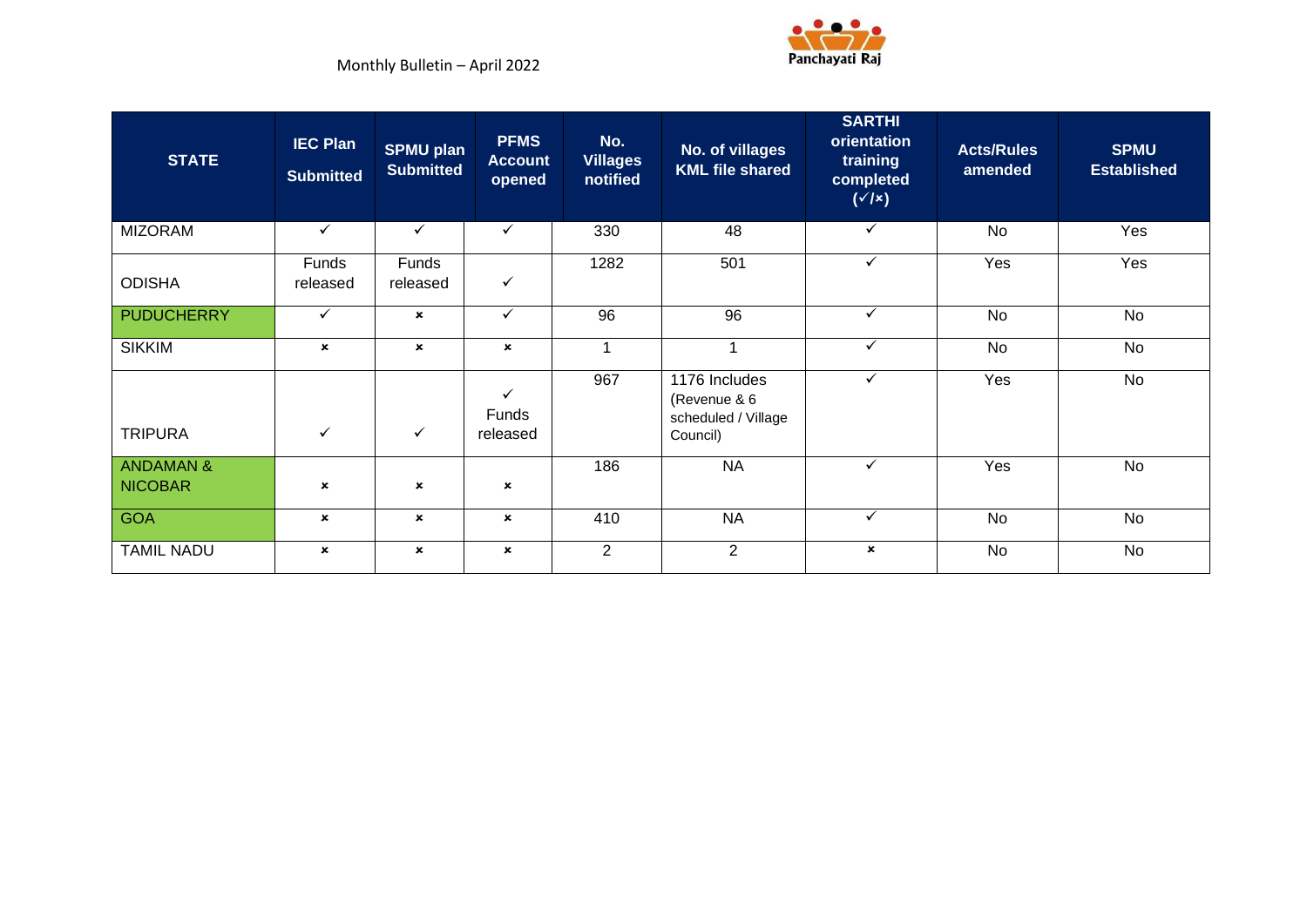

#### <span id="page-11-0"></span>**4.3. CORS Status**

New States:

| State/UT                           | <b>No. of Sites</b>                                                               | <b>Sites Identified</b> | <b>Recce Completed</b>  | <b>NOC provided</b> |
|------------------------------------|-----------------------------------------------------------------------------------|-------------------------|-------------------------|---------------------|
| Chhattisgarh                       | 32                                                                                | 32                      | 32                      | 32                  |
| <b>Jharkhand</b>                   | 28                                                                                | 28                      | 28                      | 28                  |
| Odisha                             | 48                                                                                | 51 (3 for buffer)       | 51                      | 40                  |
| Kerala                             | 28                                                                                | 28                      | 28                      | 28                  |
| Lakshadweep                        | $5\phantom{.0}$                                                                   | $5\phantom{a}$          | $5\phantom{a}$          | $\mathbf 0$         |
| <b>Himachal Pradesh</b>            | 10                                                                                | 10                      | 10                      | 10                  |
| <b>Arunachal</b><br><b>Pradesh</b> | 34                                                                                | 34                      | 34                      | 34                  |
| Assam                              | 34                                                                                | 34                      | 34                      | 34                  |
| Jammu and<br><b>Kashmir</b>        | 15                                                                                | 15                      | 15                      | 15                  |
| Ladakh                             | 11                                                                                | 11                      | 11                      | 11                  |
| <b>Mizoram</b>                     | 12                                                                                | 11                      | 11                      | 07                  |
| <b>Tripura</b>                     | 8                                                                                 | 8                       | 8                       | 8                   |
| <b>Sikkim</b>                      | $\overline{\mathbf{4}}$                                                           | $\overline{\mathbf{4}}$ | $\overline{\mathbf{4}}$ | $\mathbf 0$         |
| Andaman and<br><b>Nicobar</b>      | 16                                                                                | 16                      | 16                      | 15                  |
| Goa                                | $\overline{\mathbf{3}}$                                                           | $\mathbf{3}$            | $\overline{\mathbf{3}}$ | 0                   |
| <b>Manipur</b>                     | 11                                                                                | 11                      | 11                      | 6                   |
| <b>Tamil Nadu</b>                  | State has its own<br>network<br><b>GNRB to share</b><br>final technical<br>report |                         |                         |                     |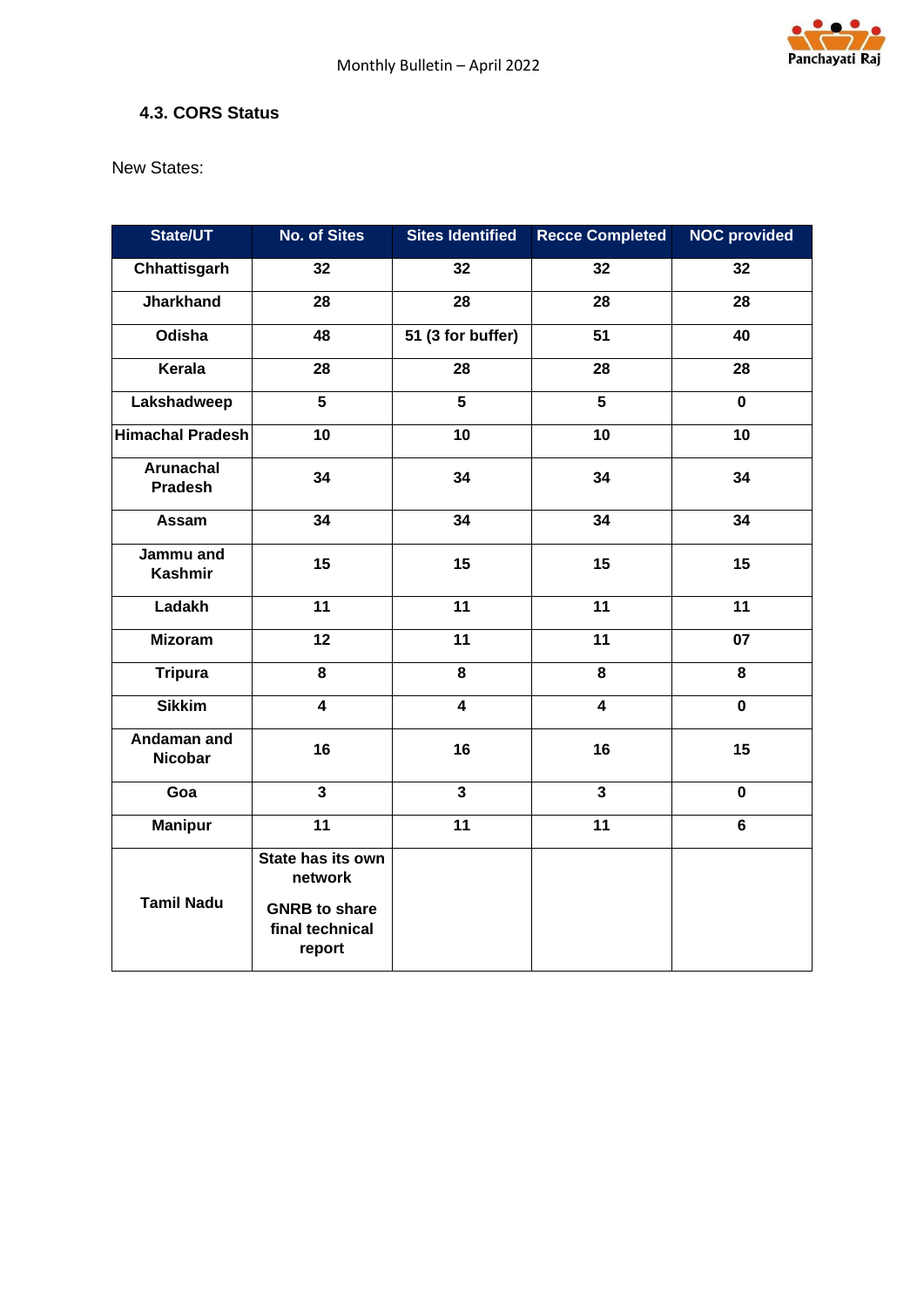

#### **Pilot States:**

| <b>S. No.</b> | <b>States</b>         | <b>CORS</b><br><b>Planned</b> | <b>Status</b>                                          |
|---------------|-----------------------|-------------------------------|--------------------------------------------------------|
| 1.            | <b>RAJASTHAN</b>      | 85                            | Integrated with Control Centre 85,<br>testing on going |
| 2.            | <b>PUNJAB</b>         | 16                            | Operational<br>$\bullet$                               |
| 3.            | <b>MADHYA PRADESH</b> | 90                            | Operational<br>٠                                       |
| 4.            | <b>HARYANA</b>        | 19                            | Operational<br>$\bullet$                               |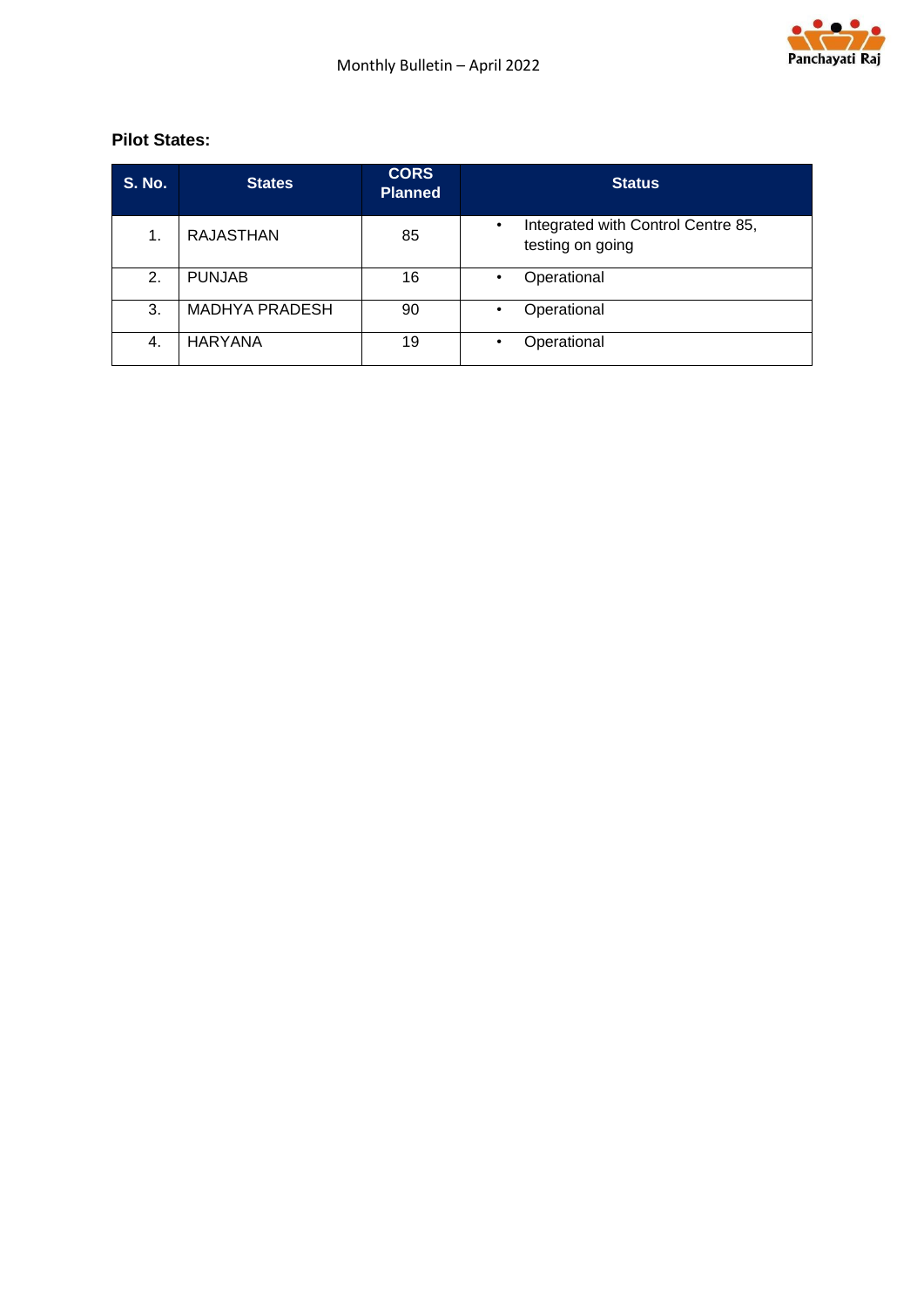

# **5. State wise Physical Progress as per approved GPDP**

## Plan for FY:2022-23

<span id="page-13-0"></span>

| <b>S. No.</b>  | <b>State Name</b>           | <b>Total GPs</b> | <b>Uploaded</b><br><b>GPDPs</b> | <b>Total Activity</b><br>Count | <b>Total Resource</b><br><b>Envelope Amount(in</b><br>Cr.) | Average<br><b>Activities per</b><br><b>GP</b> | Average<br>Plan<br><b>Amount</b><br>per GP(In<br>$Cr.$ ) |
|----------------|-----------------------------|------------------|---------------------------------|--------------------------------|------------------------------------------------------------|-----------------------------------------------|----------------------------------------------------------|
| $\mathbf{1}$   | ANDAMAN AND NICOBAR ISLANDS | 70               | 70                              | 5640                           | 234.21                                                     | 81                                            | 3.35                                                     |
| $\overline{2}$ | <b>ANDHRA PRADESH</b>       | 13371            | 13312                           | 153454                         | 6607.77                                                    | 12                                            | 0.50                                                     |
| 3              | ARUNACHAL PRADESH           | 2108             | 1257                            | 6345                           | 96.27                                                      | 5                                             | 0.08                                                     |
| 4              | ASSAM                       | 2197             | 2081                            | 21433                          | 682.84                                                     | 10                                            | 0.33                                                     |
| 5              | <b>BIHAR</b>                | 8173             | 8066                            | 371724                         | 9745.33                                                    | 46                                            | 1.21                                                     |
| 6              | CHHATTISGARH                | 11658            | 9063                            | 173747                         | 2861.25                                                    | 19                                            | 0.32                                                     |
| 7              | GOA                         | 191              | 191                             | 4464                           | 43.27                                                      | 23                                            | 0.23                                                     |
| 8              | <b>GUJARAT</b>              | 14257            | 4262                            | 40374                          | 670.20                                                     | 9                                             | 0.16                                                     |
| 9              | <b>HARYANA</b>              | 6225             | 5737                            | 36566                          | 1510.16                                                    | 6                                             | 0.26                                                     |
| 10             | <b>HIMACHAL PRADESH</b>     | 3615             | 3566                            | 41492                          | 575.60                                                     | 12                                            | 0.16                                                     |
| 11             | <b>JAMMU AND KASHMIR</b>    | 4291             | 4289                            | 67225                          | 1368.19                                                    | 16                                            | 0.32                                                     |
| 12             | <b>JHARKHAND</b>            | 4352             | 4349                            | 144658                         | 1610.78                                                    | 33                                            | 0.37                                                     |
| 13             | KARNATAKA                   | 5972             | 2561                            | 20039                          | 1497.99                                                    | 8                                             | 0.58                                                     |
| 14             | <b>KERALA</b>               | 941              | 941                             | 15558                          | 1059.67                                                    | 17                                            | 1.13                                                     |
| 15             | LADAKH                      | 193              | 193                             | 4059                           | 128.85                                                     | 21                                            | 0.67                                                     |
| 16             | LAKSHADWEEP                 | 0                | $\mathbf{0}$                    | $\mathbf 0$                    | 0.00                                                       | 0                                             | 0.00                                                     |
| 17             | <b>MADHYA PRADESH</b>       | 22741            | 22621                           | 461090                         | 10941.38                                                   | 20                                            | 0.48                                                     |
| 18             | MAHARASHTRA                 | 27897            | 27791                           | 500653                         | 10910.84                                                   | 18                                            | 0.39                                                     |
| 19             | <b>MANIPUR</b>              | 161              | 758                             | 28747                          | 1524.91                                                    | 38                                            | 2.01                                                     |
| 20             | MEGHALAYA                   | 0                | $\Omega$                        | $\Omega$                       | 0.00                                                       | 0                                             | 0.00                                                     |
| 21             | <b>MIZORAM</b>              | 0                | 765                             | 2315                           | 87.69                                                      | 3                                             | 0.11                                                     |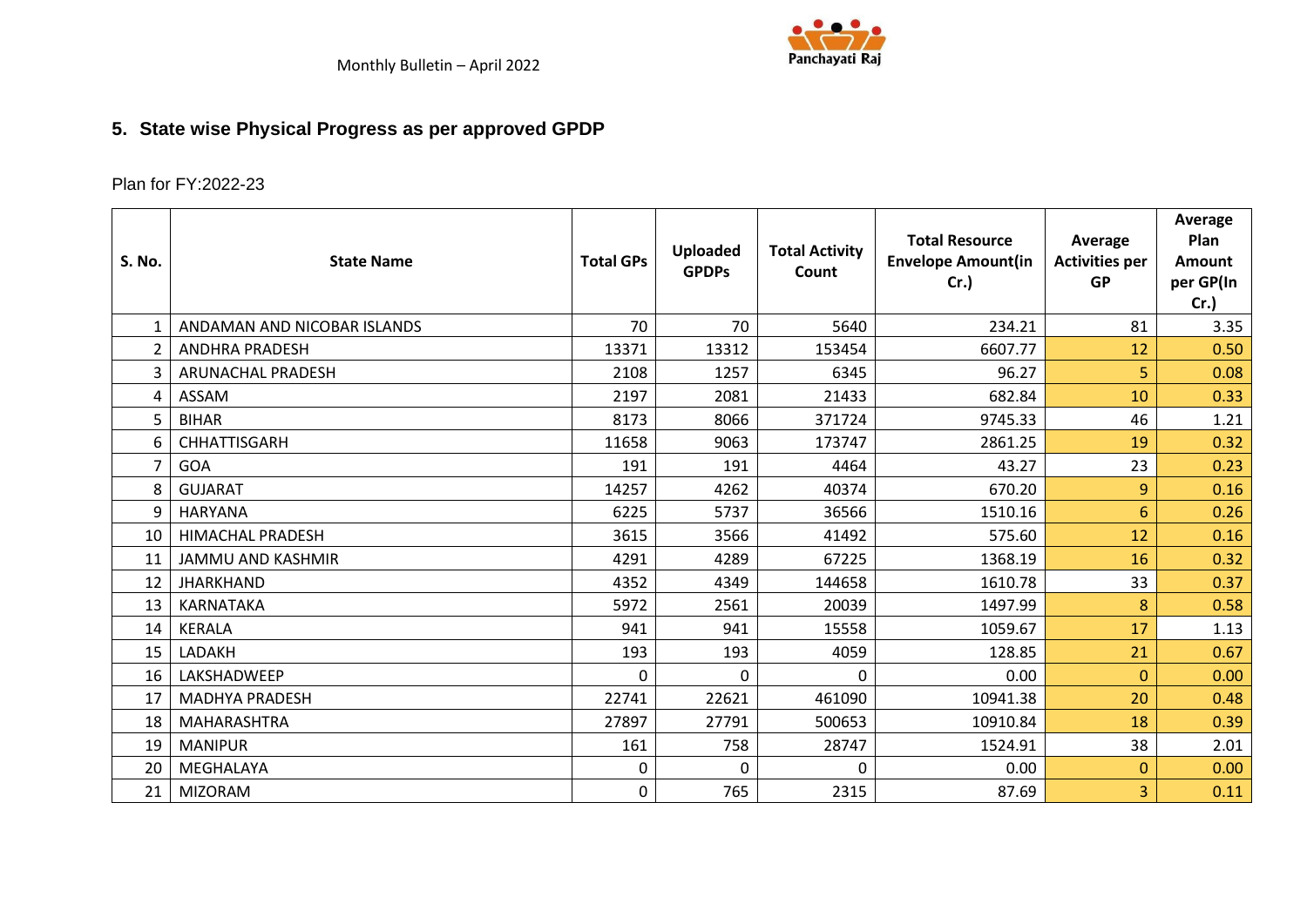



| <b>S. No.</b> | <b>State Name</b>                            | <b>Total GPs</b> | <b>Uploaded</b><br><b>GPDPs</b> | <b>Total Activity</b><br>Count | <b>Total Resource</b><br><b>Envelope Amount(in</b><br>Cr.) | Average<br><b>Activities per</b><br><b>GP</b> | Average<br>Plan<br><b>Amount</b><br>per GP(In<br>Cr. |
|---------------|----------------------------------------------|------------------|---------------------------------|--------------------------------|------------------------------------------------------------|-----------------------------------------------|------------------------------------------------------|
| 22            | NAGALAND                                     |                  |                                 |                                |                                                            | $\mathbf{0}$                                  | 0.00                                                 |
| 23            | <b>ODISHA</b>                                | 6798             | 6788                            | 136613                         | 1977.05                                                    | 20                                            | 0.29                                                 |
| 24            | PUDUCHERRY                                   |                  |                                 |                                |                                                            | $\mathbf{0}$                                  | 0.00                                                 |
| 25            | <b>PUNJAB</b>                                | 13263            | 13218                           | 55839                          | 1417.85                                                    | 4                                             | 0.11                                                 |
| 26            | RAJASTHAN                                    | 11341            | 11300                           | 471446                         | 4723.10                                                    | 42                                            | 0.42                                                 |
| 27            | <b>SIKKIM</b>                                | 185              | 168                             | 3661                           | 45.12                                                      | 22                                            | 0.27                                                 |
| 28            | <b>TAMIL NADU</b>                            | 12525            | 12503                           | 60349                          | 3652.78                                                    | 5                                             | 0.29                                                 |
| 29            | TELANGANA                                    | 12769            | 12769                           | 150375                         | 3435.40                                                    | 12                                            | 0.27                                                 |
| 30            | THE DADRA AND NAGAR HAVELI AND DAMAN AND DIU | 38               | 38                              | 753                            | 249.05                                                     | 20                                            | 6.55                                                 |
| 31            | <b>TRIPURA</b>                               | 591              | 1175                            | 104527                         | 1999.55                                                    | 89                                            | 1.70                                                 |
| 32            | UTTARAKHAND                                  | 7791             | 7748                            | 89679                          | 722.93                                                     | 12                                            | 0.09                                                 |
| 33            | <b>UTTAR PRADESH</b>                         | 58191            | 57681                           | 1630718                        | 17741.20                                                   | 28                                            | 0.31                                                 |
| 34            | <b>WEST BENGAL</b>                           | 3340             | 3220                            | 282966                         | 7543.62                                                    | 88                                            | 2.34                                                 |
|               |                                              | 255245           | 238481                          | 5086509                        | 95664.82                                                   | 22                                            | 0.74                                                 |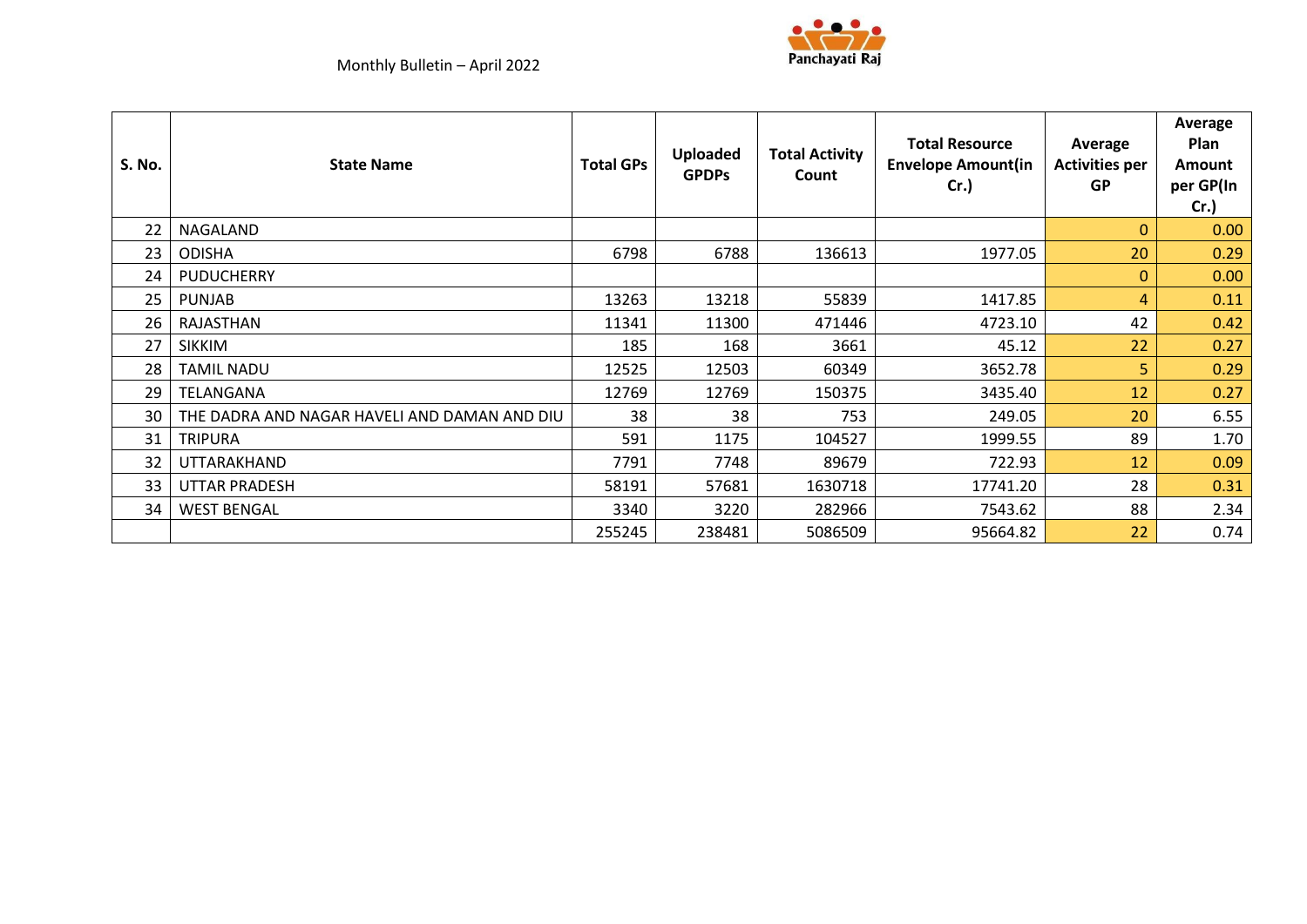

## **6. State wise Financial Progress Status**

#### **Figures for Financial Year 2021-22**

<span id="page-15-0"></span>

| S.No           | <b>State Name</b>       | <b>PFMS</b><br><b>Scheme</b><br><b>Creatio</b><br>$\mathsf{n}$ | <b>Total</b><br><b>Number</b><br>of Village<br>Panchayat<br>s &<br>Equivalent | <b>GP</b><br><b>Ported</b> | <b>Total</b><br><b>Number</b><br>of Block<br>Panchayat<br>s &<br><b>Equivalent</b> | <b>BP</b><br><b>Porte</b><br>$\mathbf d$ | <b>Total</b><br><b>Number</b><br>of Zila<br>Panchayat<br>s &<br><b>Equivalent</b> | <b>ZP</b><br>Porte<br>d | <b>Village</b><br>Panchaya<br>onboard | <b>Village</b><br>Panchayat<br>s &<br><b>Equivalent</b><br>With<br>Online<br>Payment | % VPs<br>with<br>online<br>payment<br>S | <b>Sharing Live</b><br>Data via<br><b>Reverse</b><br>Integration(Y/<br>N) |
|----------------|-------------------------|----------------------------------------------------------------|-------------------------------------------------------------------------------|----------------------------|------------------------------------------------------------------------------------|------------------------------------------|-----------------------------------------------------------------------------------|-------------------------|---------------------------------------|--------------------------------------------------------------------------------------|-----------------------------------------|---------------------------------------------------------------------------|
| 1              | <b>ANDHRA PRADESH</b>   | Y                                                              | 13371                                                                         | 13119                      | 660                                                                                | 0                                        | 13                                                                                | $\mathbf 0$             | 433                                   | $\mathbf 0$                                                                          | 0%                                      | N.                                                                        |
| $\overline{2}$ | ARUNACHAL<br>PRADESH    | v                                                              | 2113                                                                          | 2084                       | 0                                                                                  | $\mathbf 0$                              | 25                                                                                | 12                      | 174                                   | 0                                                                                    | 0%                                      | N                                                                         |
| $\overline{3}$ | <b>ASSAM</b>            | v                                                              | 2664                                                                          | 2202                       | 192                                                                                | 187                                      | 29                                                                                | 26                      | 2197                                  | 1909                                                                                 | 72%                                     | Y                                                                         |
| 4              | <b>BIHAR</b>            | Y                                                              | 8177                                                                          | 8176                       | 534                                                                                | 534                                      | 38                                                                                | 38                      | 8176                                  | 7885                                                                                 | 96%                                     | Y                                                                         |
| 5              | <b>CHHATTISGARH</b>     | γ                                                              | 11658                                                                         | 11656                      | 146                                                                                | 146                                      | 27                                                                                | 27                      | 11657                                 | 11270                                                                                | 97%                                     | Y                                                                         |
| 6              | GOA                     | v                                                              | 191                                                                           | 191                        | 0                                                                                  | $\Omega$                                 | $\overline{2}$                                                                    | $\overline{2}$          | 191                                   | 166                                                                                  | 87%                                     | Y                                                                         |
| 7              | <b>GUJARAT</b>          | Y                                                              | 14312                                                                         | 14229                      | 248                                                                                | 231                                      | 33                                                                                | 31                      | 14222                                 | 13056                                                                                | 91%                                     | Y                                                                         |
| 8              | <b>HARYANA</b>          | v                                                              | 6235                                                                          | 6230                       | 142                                                                                | 140                                      | 21                                                                                | 22                      | 5925                                  | 3611                                                                                 | 58%                                     | Y                                                                         |
| 9              | <b>HIMACHAL PRADESH</b> | Y                                                              | 3616                                                                          | 3615                       | 81                                                                                 | 78                                       | 12                                                                                | 12                      | 3581                                  | 1108                                                                                 | 31%                                     | Y                                                                         |
| 10             | <b>JHARKHAND</b>        | Y                                                              | 4352                                                                          | 4352                       | 263                                                                                | 263                                      | 24                                                                                | 24                      | 4352                                  | 4348                                                                                 | 100%                                    | Y                                                                         |
| 11             | <b>KARNATAKA</b>        | Y                                                              | 6002                                                                          | 5996                       | 230                                                                                | 227                                      | 30                                                                                | 30                      | 6000                                  | 5941                                                                                 | 99%                                     | Y                                                                         |
| 12             | <b>KERALA</b>           | v                                                              | 941                                                                           | 941                        | 152                                                                                | 152                                      | 14                                                                                | 14                      | 941                                   | 935                                                                                  | 99%                                     | Y                                                                         |
| 13             | <b>MADHYA PRADESH</b>   | Υ                                                              | 22780                                                                         | 22778                      | 313                                                                                | 313                                      | 51                                                                                | 51                      | 22775                                 | 22071                                                                                | 97%                                     | Y                                                                         |
| 14             | <b>MAHARASHTRA</b>      | Y                                                              | 27891                                                                         | 27592                      | 351                                                                                | 350                                      | 34                                                                                | 34                      | 26914                                 | 17796                                                                                | 64%                                     | Υ                                                                         |
| 15             | <b>MANIPUR</b>          | v                                                              | 3812                                                                          | 161                        | 0                                                                                  | 0                                        | 12                                                                                | 6                       | 161                                   | 152                                                                                  | 4%                                      | Y                                                                         |
| 16             | MEGHALAYA               | Y                                                              | 0                                                                             | 0                          | 0                                                                                  | 0                                        | 3                                                                                 | 3                       | $\mathbf{0}$                          | $\mathbf{0}$                                                                         | 100%                                    | Y                                                                         |
| 17             | <b>MIZORAM</b>          | Υ                                                              | 834                                                                           | 834                        | 0                                                                                  | $\mathbf 0$                              | 0                                                                                 | $\mathbf 0$             | 834                                   | 832                                                                                  | 100%                                    | Y (Not Sharing<br>Live Data)                                              |
| 18             | NAGALAND                | v                                                              | 1284                                                                          | 662                        | 0                                                                                  | $\mathbf 0$                              | $\mathbf 0$                                                                       | 0                       | 5                                     | 0                                                                                    | 0%                                      | N                                                                         |
| 19             | <b>ODISHA</b>           | $\checkmark$                                                   | 6798                                                                          | 6798                       | 314                                                                                | 314                                      | 30                                                                                | 30                      | 6798                                  | 6722                                                                                 | 99%                                     | Y                                                                         |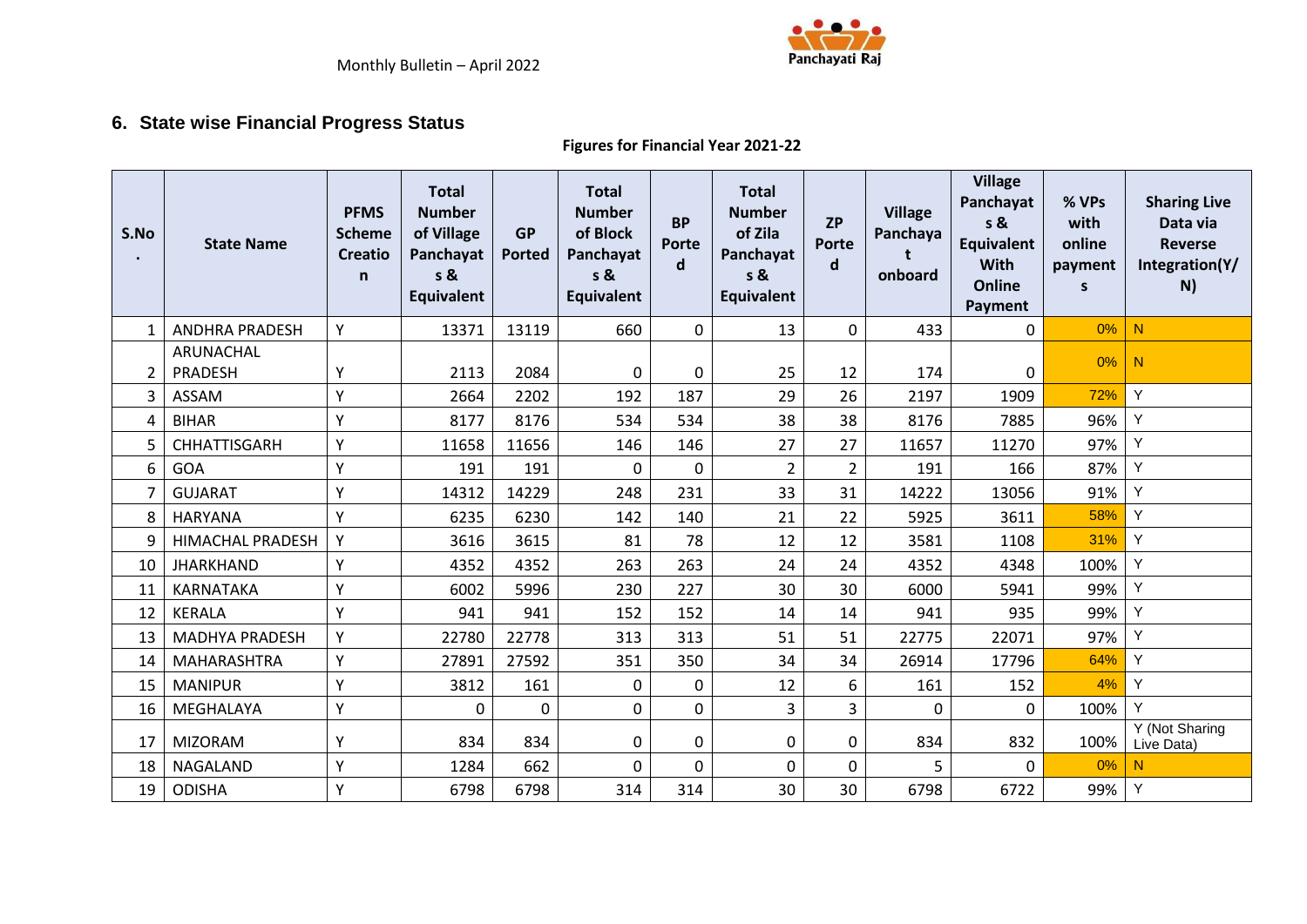

| S.No<br>$\bullet$ | <b>State Name</b>    | <b>PFMS</b><br><b>Scheme</b><br><b>Creatio</b><br>n | <b>Total</b><br><b>Number</b><br>of Village<br>Panchayat<br>s &<br><b>Equivalent</b> | <b>GP</b><br>Ported | <b>Total</b><br><b>Number</b><br>of Block<br>Panchayat<br>s &<br><b>Equivalent</b> | <b>BP</b><br>Porte<br>d | <b>Total</b><br><b>Number</b><br>of Zila<br>Panchayat<br>$s$ &<br><b>Equivalent</b> | <b>ZP</b><br><b>Porte</b><br>d | <b>Village</b><br>Panchaya<br>onboard | <b>Village</b><br>Panchayat<br>s &<br><b>Equivalent</b><br><b>With</b><br>Online<br>Payment | % VPs<br>with<br>online<br>payment<br>s | <b>Sharing Live</b><br>Data via<br>Reverse<br>Integration(Y/<br>N) |
|-------------------|----------------------|-----------------------------------------------------|--------------------------------------------------------------------------------------|---------------------|------------------------------------------------------------------------------------|-------------------------|-------------------------------------------------------------------------------------|--------------------------------|---------------------------------------|---------------------------------------------------------------------------------------------|-----------------------------------------|--------------------------------------------------------------------|
| 20                | <b>PUNJAB</b>        | $\checkmark$                                        | 13268                                                                                | 13256               | 151                                                                                | 150                     | 22                                                                                  | 22                             | 13103                                 | 10260                                                                                       | 77%                                     | Y                                                                  |
| 21                | RAJASTHAN            |                                                     | 11341                                                                                | 11315               | 352                                                                                | 349                     | 33                                                                                  | 33                             | 10444                                 | 8425                                                                                        | 74%                                     | $\checkmark$                                                       |
| 22                | <b>SIKKIM</b>        | $\mathsf{v}$                                        | 185                                                                                  | 185                 | 0                                                                                  | 0                       | 4                                                                                   | 4                              | 177                                   | 121                                                                                         | 65%                                     | Y (Not Sharing<br>Live Data)                                       |
| 23                | <b>TAMIL NADU</b>    | $\checkmark$                                        | 12525                                                                                | 12511               | 388                                                                                | 383                     | 37                                                                                  | 36                             | 12485                                 | 7295                                                                                        | 58%                                     | Υ                                                                  |
| 24                | TELANGANA            | Υ                                                   | 12773                                                                                | 1                   | 540                                                                                | 0                       | 32                                                                                  | 0                              | 13                                    | 0                                                                                           | 0%                                      | N                                                                  |
| 25                | <b>TRIPURA</b>       | $\checkmark$                                        | 1178                                                                                 | 1178                | 75                                                                                 | 75                      | 9                                                                                   | 9                              | 1178                                  | 1177                                                                                        | 100%                                    | Υ                                                                  |
| 26                | UTTARAKHAND          | v                                                   | 7791                                                                                 | 7790                | 95                                                                                 | 93                      | 13                                                                                  | 13                             | 7791                                  | 6153                                                                                        | 79%                                     | Υ                                                                  |
| 27                | <b>UTTAR PRADESH</b> | v                                                   | 58838                                                                                | 58305               | 827                                                                                | 819                     | 75                                                                                  | 75                             | 58816                                 | 57757                                                                                       | 98%                                     |                                                                    |
| 28                | <b>WEST BENGAL</b>   | Y                                                   | 3340                                                                                 | 3229                | 344                                                                                | 334                     | 22                                                                                  | 21                             | 3228                                  | 3206                                                                                        | 96%                                     |                                                                    |
|                   |                      |                                                     |                                                                                      | 23938               |                                                                                    |                         |                                                                                     |                                |                                       |                                                                                             |                                         |                                                                    |
|                   | Total                |                                                     | 258270                                                                               | 6                   | 6398                                                                               | 5138                    | 645                                                                                 | 575                            | 222571                                | 192196                                                                                      | 74%                                     |                                                                    |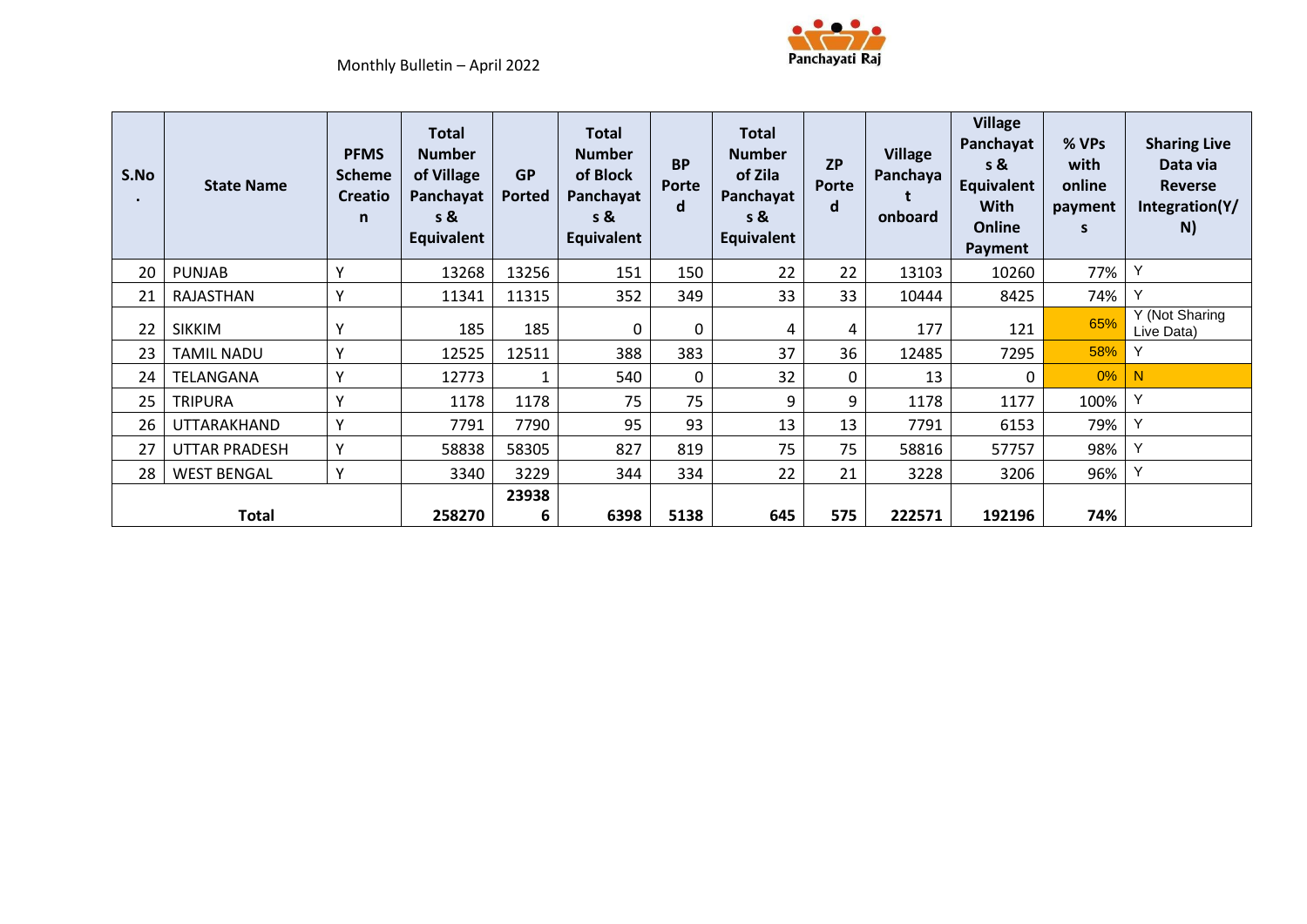

## <span id="page-17-0"></span>**7. State wise Account book closure Status**

| Sr. No.        | <b>State</b>            | <b>Total</b><br>no. of<br><b>GPs as</b><br>per<br><b>LGD</b> | No. of<br><b>GPs</b><br>with<br>Year<br>book<br>closed | % GPs<br>with<br>Year<br>book<br>closed | <b>Total</b><br>no. of<br><b>GPs</b><br>as per<br><b>LGD</b> | No. of<br><b>GPs</b><br>with<br>Year<br>book<br>closed | % GPs<br>with<br><b>Month</b><br>book<br>closed |
|----------------|-------------------------|--------------------------------------------------------------|--------------------------------------------------------|-----------------------------------------|--------------------------------------------------------------|--------------------------------------------------------|-------------------------------------------------|
|                |                         |                                                              | 2020-21                                                |                                         |                                                              | 2021-22                                                |                                                 |
| 1              | Andhra Pradesh          | 13422                                                        | 7239                                                   | 54%                                     | 13371                                                        | 10462                                                  | 78%                                             |
| $\overline{2}$ | Arunachal<br>Pradesh    | 2100                                                         | 0                                                      | 0%                                      | 2114                                                         | 514                                                    | 24%                                             |
| 3              | Assam                   | 2708                                                         | 2194                                                   | 81%                                     | 2664                                                         | 1472                                                   | 55%                                             |
| 4              | <b>Bihar</b>            | 8387                                                         | 8107                                                   | 97%                                     | 8178                                                         | 3162                                                   | 39%                                             |
| 5              | Chhattisgarh            | 11666                                                        | 11661                                                  | 100%                                    | 11658                                                        | 7675                                                   | 66%                                             |
| 6              | Goa                     | 191                                                          | 191                                                    | 100%                                    | 191                                                          | 92                                                     | 48%                                             |
| $\overline{7}$ | Gujarat                 | 14308                                                        | 14203                                                  | 99%                                     | 14313                                                        | 5556                                                   | 39%                                             |
| 8              | Haryana                 | 6304                                                         | 5799                                                   | 92%                                     | 6241                                                         | 2262                                                   | 36%                                             |
| 9              | <b>Himachal Pradesh</b> | 3654                                                         | 3251                                                   | 89%                                     | 3616                                                         | 2465                                                   | 68%                                             |
| 10             | Jammu and<br>Kashmir    | 4269                                                         | 4226                                                   | 99%                                     | 4273                                                         | 2813                                                   | 66%                                             |
| 11             | Jharkhand               | 4364                                                         | 4360                                                   | 100%                                    | 4352                                                         | 2047                                                   | 47%                                             |
| 12             | Karnataka               | 6008                                                         | 5997                                                   | 100%                                    | 6002                                                         | 5293                                                   | 88%                                             |
| 13             | Ladakh                  | 193                                                          | 138                                                    | 72%                                     | 193                                                          | 32                                                     | 17%                                             |
| 14             | Madhya Pradesh          | 22813                                                        | 22654                                                  | 99%                                     | 22780                                                        | 14169                                                  | 62%                                             |
| 15             | Maharashtra             | 27903                                                        | 27838                                                  | 100%                                    | 27899                                                        | 13578                                                  | 49%                                             |
| 16             | Manipur                 | 3811                                                         | 161                                                    | 4%                                      | 3812                                                         | 127                                                    | 3%                                              |
| 17             | Meghalaya               | 6758                                                         | $\mathbf 0$                                            | 0%                                      | 6760                                                         | $\overline{0}$                                         | 0%                                              |
| 18             | Mizoram                 | 834                                                          | 833                                                    | 100%                                    | 834                                                          | 652                                                    | 78%                                             |
| 19             | Nagaland                | 1280                                                         | $\mathbf 0$                                            | 0%                                      | 1284                                                         | $\mathbf 0$                                            | 0%                                              |
| 20             | Odisha                  | 6798                                                         | 6798                                                   | 100%                                    | 6798                                                         | 4940                                                   | 73%                                             |
| 21             | Punjab                  | 13270                                                        | 13204                                                  | 100%                                    | 13268                                                        | 7560                                                   | 57%                                             |
| 22             | Rajasthan               | 11347                                                        | 11097                                                  | 98%                                     | 11341                                                        | 5702                                                   | 50%                                             |
| 23             | <b>Sikkim</b>           | 185                                                          | 181                                                    | 98%                                     | 185                                                          | 124                                                    | 67%                                             |
| 24             | <b>Tamil Nadu</b>       | 12519                                                        | 12167                                                  | 97%                                     | 12525                                                        | 4632                                                   | 37%                                             |
| 25             | Telangana               | 12771                                                        | 5331                                                   | 42%                                     | 12773                                                        | 1385                                                   | 11%                                             |
| 26             | Tripura                 | 1178                                                         | 1178                                                   | 100%                                    | 1178                                                         | 1161                                                   | 99%                                             |
| 27             | Uttarakhand             | 7791                                                         | 7789                                                   | 100%                                    | 7791                                                         | 5798                                                   | 74%                                             |
| 28             | <b>Uttar Pradesh</b>    | 58984                                                        | 58202                                                  | 99%                                     | 58839                                                        | 53056                                                  | 90%                                             |
| 29             | West Bengal             | 3340                                                         | 3199                                                   | 96%                                     | 3340                                                         | 3058                                                   | 92%                                             |
|                | <b>Grand Total</b>      | 269156                                                       | 237998                                                 | 88%                                     | 268573                                                       | 159787                                                 | 59%                                             |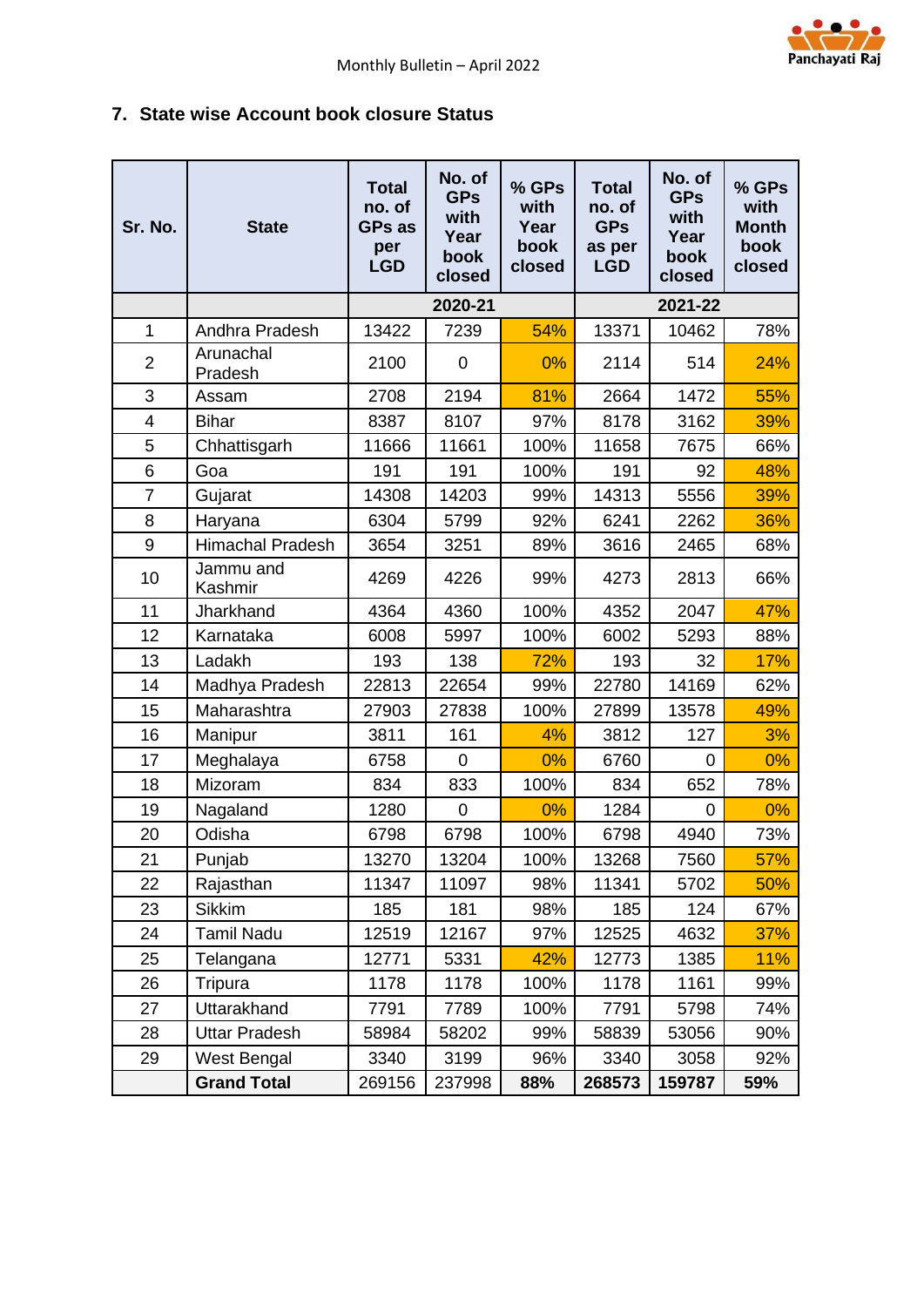

# **8. State wise progress on AuditOnline for the audit period 2020-21**

<span id="page-18-0"></span>

|                  |                         |                                   |                   |           | <b>District Panchayat</b> |       |                   |                          |                  |           |                        |             |             | <b>Block Panchayat</b>   |                             |                  |                         |                       |             | <b>Gram Panchayat</b> |          |               |                  |
|------------------|-------------------------|-----------------------------------|-------------------|-----------|---------------------------|-------|-------------------|--------------------------|------------------|-----------|------------------------|-------------|-------------|--------------------------|-----------------------------|------------------|-------------------------|-----------------------|-------------|-----------------------|----------|---------------|------------------|
| Sr.<br><b>No</b> | <b>States</b>           | <b>Auditors</b><br>Register<br>ed | Total No<br>of DP | ௨         | Registere<br>Auditees     | Plans | DPs with<br>Audit | Generate                 | Reports<br>Audit | Total No. | Registere<br>௨         | Auditees    | Plans       | <b>BPs with</b><br>Audit | Generate                    | Reports<br>Audit | Total No<br>of GP       | Registere<br>௨        | Auditees    | Audit<br>Plans        | GPs with | Generate<br>௨ | Reports<br>Audit |
|                  |                         | No.                               | No.               | <b>No</b> | $\%$                      | No    | %                 | <b>No</b><br>$\bullet$   | %                | <b>No</b> | <b>No</b><br>$\bullet$ | $\%$        | <b>No</b>   | %                        | <b>No</b><br>$\bullet$      | $\%$             | No.                     | No.                   | %           | No.                   | $\%$     | No.           | $\%$             |
| 1                | Andhra<br>Pradesh       | 675                               | 13                | 13        | 100<br>%                  | 13    | 100<br>$\%$       | 9                        | 69%              | 660       | 660                    | 100<br>$\%$ | 660         | 100<br>%                 | 656                         | 99%              | 13,37<br>$\mathbf{1}$   | 12,89<br>5            | 96%         | 13,36<br>9            | 100<br>% | 13,357        | 100<br>$\%$      |
| $\overline{2}$   | Arunachal<br>Pradesh    | 52                                | 25                | $\sim$    | 0%                        |       | 0%                | $\overline{a}$           | 0%               |           | $\sim$                 | ÷.          | ٠           | ÷                        | $\sim$                      |                  | 2,108                   | 89                    | 4%          | 31                    | 1%       | $\sim$        | 0%               |
| 3                | Assam                   | 135                               | 26                | 26        | 100<br>$\%$               | 12    | 46%               | $\sim$                   | 0%               | 192       | 105                    | 55%         | 32          | 17%                      | $\omega$                    | 0%               | 2,197                   | 2,195                 | 100<br>%    | 2,104                 | 96%      | 1,681         | 77%              |
| $\overline{4}$   | <b>Bihar</b>            | 110                               | 38                | 38        | 100<br>%                  | 38    | 100<br>%          | $\sim$                   | 0%               | 534       | 534                    | 100<br>$\%$ | 522         | 98%                      | $\mathbf{r}$                | 0%               | 8,177                   | 8,177                 | 100<br>%    | 8,101                 | 99%      | 1,188         | 15<br>%          |
| 5                | Chhattisga<br>rh        | 143                               | 27                | 27        | 100<br>%                  | 27    | 100<br>%          | 27                       | 100<br>%         | 146       | 146                    | 100<br>%    | 146         | 100<br>%                 | 146                         | 100<br>%         | 11,65<br>8              | 11,57<br>9            | 99%         | 4,197                 | 36%      | 4,152         | 36<br>%          |
| 6                | Goa                     | 13                                | $\overline{2}$    |           | 0%                        |       | 0%                | $\sim$                   | 0%               |           | $\sim$                 |             |             |                          | $\sim$                      | ÷                | 191                     | 49                    | 26%         | $\sim$                | 0%       | $\sim$        | 0%               |
| $\overline{7}$   | Gujarat                 | 462                               | 33                |           | 0%                        |       | 0%                | $\sim$                   | 0%               | 248       | $\overline{a}$         | 0%          | $\mathbf 1$ | 0%                       | $\omega$                    | 0%               | 14,25<br>$\overline{7}$ | 12,39<br>$\mathbf{3}$ | 87%         | 3,669                 | 26%      | 3,579         | 25<br>$\%$       |
| 8                | Haryana                 | 55                                | 22                | 20        | 91%                       | 21    | 95%               | $\sim$                   | 0%               | 142       | 122                    | 86%         | 142         | 100<br>%                 | $\mathcal{L}^{\mathcal{A}}$ | 0%               | 6,233                   | 6,220                 | 100<br>%    | 1,706                 | 27%      | $\sim$        | 0%               |
| 9                | Himachal<br>Pradesh     | 93                                | 12                | 12        | 100<br>%                  |       | 0%                | $\overline{a}$           | 0%               | 81        | 50                     | 62%         | 4           | 5%                       | $\sim$                      | 0%               | 3,615                   | 3,305                 | 91%         | 2,894                 | 80%      | 2,852         | 79%              |
| 10               | Jammu<br>And<br>Kashmir | 48                                | 20                | $\sim$    | 0%                        |       | 0%                | $\overline{a}$           | 0%               | 275       | $\sim$                 | 0%          |             | 0%                       | $\sim$                      | 0%               | 4,290                   | 2,767                 | 64%         | 2,738                 | 64%      | 975           | 23<br>%          |
| 11               | Jharkhand               | 62                                | 24                | 24        | 100<br>%                  |       | 0%                | $\overline{\phantom{a}}$ | 0%               | 263       | 263                    | 100<br>%    |             | 0%                       | $\sim$                      | 0%               | 4,351                   | 4,351                 | 100<br>$\%$ | 150                   | 3%       | $\sim$        | 0%               |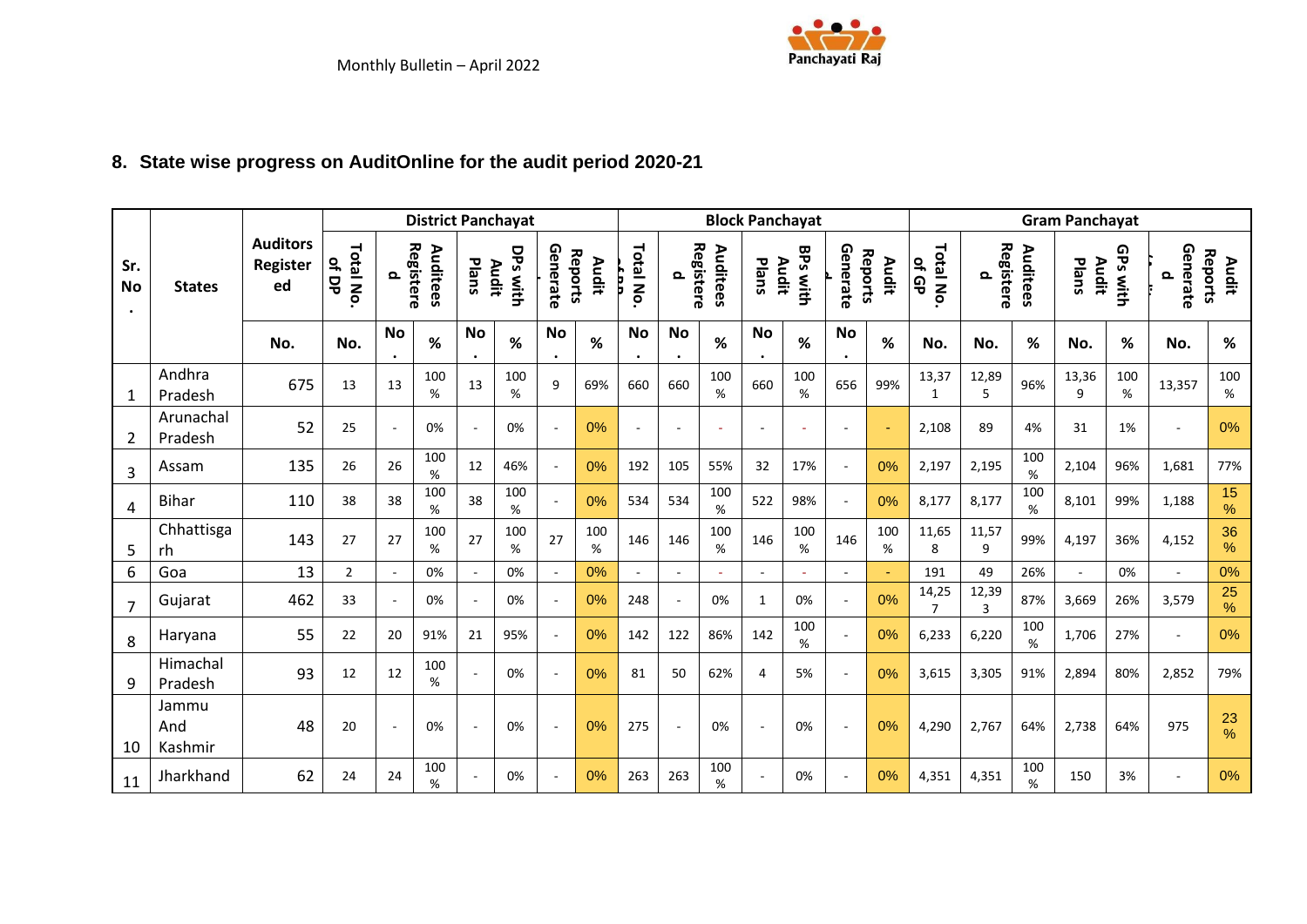



|                  |                   |                                   | <b>District Panchayat</b><br><b>Block Panchayat</b><br><b>Gram Panchayat</b> |                |                       |           |                   |                 |                  |                        |                        |             |                        |                 |                             |                  |                       |                         |             |                         |             |               |                  |
|------------------|-------------------|-----------------------------------|------------------------------------------------------------------------------|----------------|-----------------------|-----------|-------------------|-----------------|------------------|------------------------|------------------------|-------------|------------------------|-----------------|-----------------------------|------------------|-----------------------|-------------------------|-------------|-------------------------|-------------|---------------|------------------|
| Sr.<br><b>No</b> | <b>States</b>     | <b>Auditors</b><br>Register<br>ed | Total No<br>of DP                                                            | ௨              | Registere<br>Auditees | Plans     | DPs with<br>Audit | Generate        | Reports<br>Audit | Total No.              | Registere<br>௨         | Auditees    | Audit<br>Plans         | <b>BPs with</b> | Generate                    | Reports<br>Audit | Total No.<br>of GP    | Registere<br>Q          | Auditees    | Audit<br>Plans          | GPs with    | Generate<br>ൎ | Reports<br>Audit |
|                  |                   | No.                               | No.                                                                          | <b>No</b>      | $\%$                  | <b>No</b> | %                 | No<br>$\bullet$ | %                | <b>No</b><br>$\bullet$ | <b>No</b><br>$\bullet$ | $\%$        | <b>No</b><br>$\bullet$ | %               | No<br>$\bullet$             | %                | No.                   | No.                     | $\%$        | No.                     | %           | No.           | $\%$             |
| 12               | Karnataka         | 464                               | 30                                                                           |                | 0%                    |           | 0%                | $\sim$          | 0%               | 230                    | $\sim$                 | 0%          |                        | 0%              | $\mathcal{L}_{\mathcal{A}}$ | 0%               | 5,973                 | 5,973                   | 100<br>$\%$ | 5,894                   | 99%         | 5,860         | 98%              |
| 13               | Kerala            | 479                               | 14                                                                           | $\sim$         | 0%                    |           | 0%                | $\sim$          | 0%               | 152                    | $\sim$                 | 0%          | $\sim$                 | 0%              | $\sim$                      | 0%               | 941                   | 941                     | 100<br>$\%$ | 626                     | 67%         | 410           | 44%              |
| 14               | Madhya<br>Pradesh | 403                               | 51                                                                           | $\blacksquare$ | 0%                    |           | 0%                | $\sim$          | 0%               | 313                    | $\sim$                 | 0%          |                        | 0%              | $\sim$                      | 0%               | 22,74<br>$\mathbf{1}$ | 22,71<br>$\overline{7}$ | 100<br>$\%$ | 9,182                   | 40%         | 3,661         | 16<br>%          |
| 15               | Maharash<br>tra   | 828                               | 34                                                                           | $\mathbf{1}$   | 3%                    |           | 0%                | $\sim$          | 0%               | 351                    | $\sim$                 | 0%          | $\sim$                 | 0%              | $\sim$                      | 0%               | 27,89<br>$\mathbf{1}$ | 27,74<br>8              | 99%         | 20,21<br>$\overline{7}$ | 72%         | 12,675        | 45%              |
| 16               | Manipur           | 16                                | 6                                                                            |                | 0%                    |           | 0%                | $\sim$          | 0%               |                        | $\sim$                 |             |                        |                 | $\sim$                      |                  | 161                   | 92                      | 57%         | 46                      | 29%         | ×.            | 0%               |
| 17               | Meghalay<br>a     | 0                                 |                                                                              |                | $\omega$              |           |                   | $\sim$          |                  | ÷,                     | $\sim$                 |             |                        |                 |                             |                  |                       | $\sim$                  |             |                         |             |               |                  |
| 18               | Mizoram           | 6                                 |                                                                              |                | $\sim$                |           |                   |                 |                  |                        |                        |             |                        |                 | $\overline{\phantom{a}}$    |                  | 834                   | 817                     | 98%         |                         | 0%          |               | 0%               |
| 19               | Nagaland          | 0                                 |                                                                              |                |                       |           |                   |                 |                  |                        | ÷.                     |             |                        |                 |                             |                  |                       | ×.                      |             |                         |             |               | ÷.               |
| 20               | Odisha            | 409                               | 30                                                                           | 26             | 87%                   | 30        | 100<br>%          | 30              | 100<br>%         | 314                    | 271                    | 86%         | 314                    | 100<br>$\%$     | 314                         | 100<br>%         | 6,798                 | 6,776                   | 100<br>%    | 6,798                   | 100<br>%    | 6,777         | 100<br>%         |
| 21               | Punjab            | 47                                | 22                                                                           | 13             | 59%                   |           | 0%                | $\sim$          | 0%               | 151                    | 46                     | 30%         | ÷.                     | 0%              | $\mathcal{L}_{\mathcal{A}}$ | 0%               | 13,26<br>3            | 13,22<br>6              | 100<br>$\%$ | 2,888                   | 22%         | 1,102         | 8%               |
| 22               | Rajasthan         | 367                               | 33                                                                           | 22             | 67%                   |           | 0%                | $\sim$          | 0%               | 352                    | 49                     | 14%         | ÷.                     | 0%              | $\sim$                      | 0%               | 11,34<br>$\mathbf{1}$ | 11,32<br>8              | 100<br>$\%$ | 8,122                   | 72%         | 5,362         | 47%              |
| 23               | Sikkim            | 13                                | 4                                                                            | $\overline{a}$ | 100<br>%              | 4         | 100<br>%          |                 | 0%               | $\sim$                 | $\sim$                 |             | $\sim$                 |                 | $\sim$                      |                  | 185                   | 184                     | 99%         | 185                     | 100<br>%    | 183           | 99%              |
| 24               | Tamil<br>Nadu     | 775                               | 36                                                                           | $\mathbf{1}$   | 3%                    | 1         | 3%                | $\sim$          | 0%               | 388                    | $\blacksquare$         | 0%          |                        | 0%              | $\sim$                      | 0%               | 12,52<br>5            | 12,51<br>9              | 100<br>%    | 12,51<br>$\overline{7}$ | 100<br>%    | 12,484        | 100<br>%         |
| 25               | Telangana         | 352                               | 32                                                                           | 32             | 100<br>$\%$           | 32        | 100<br>$\%$       | 32              | 100<br>%         | 540                    | 540                    | 100<br>$\%$ | 540                    | 100<br>$\%$     | 540                         | 100<br>$\%$      | 12,76<br>9            | 12,75<br>$\mathbf 0$    | 100<br>$\%$ | 12,76<br>9              | 100<br>$\%$ | 12,769        | 100<br>%         |
| 26               | Tripura           | 230                               | 9                                                                            | 9              | 100<br>%              | 8         | 89%               | 8               | 89%              | 75                     | 75                     | 100<br>%    | 35                     | 47%             | 35                          | 47%              | 1,178                 | 1,178                   | 100<br>%    | 624                     | 53%         | 624           | 53%              |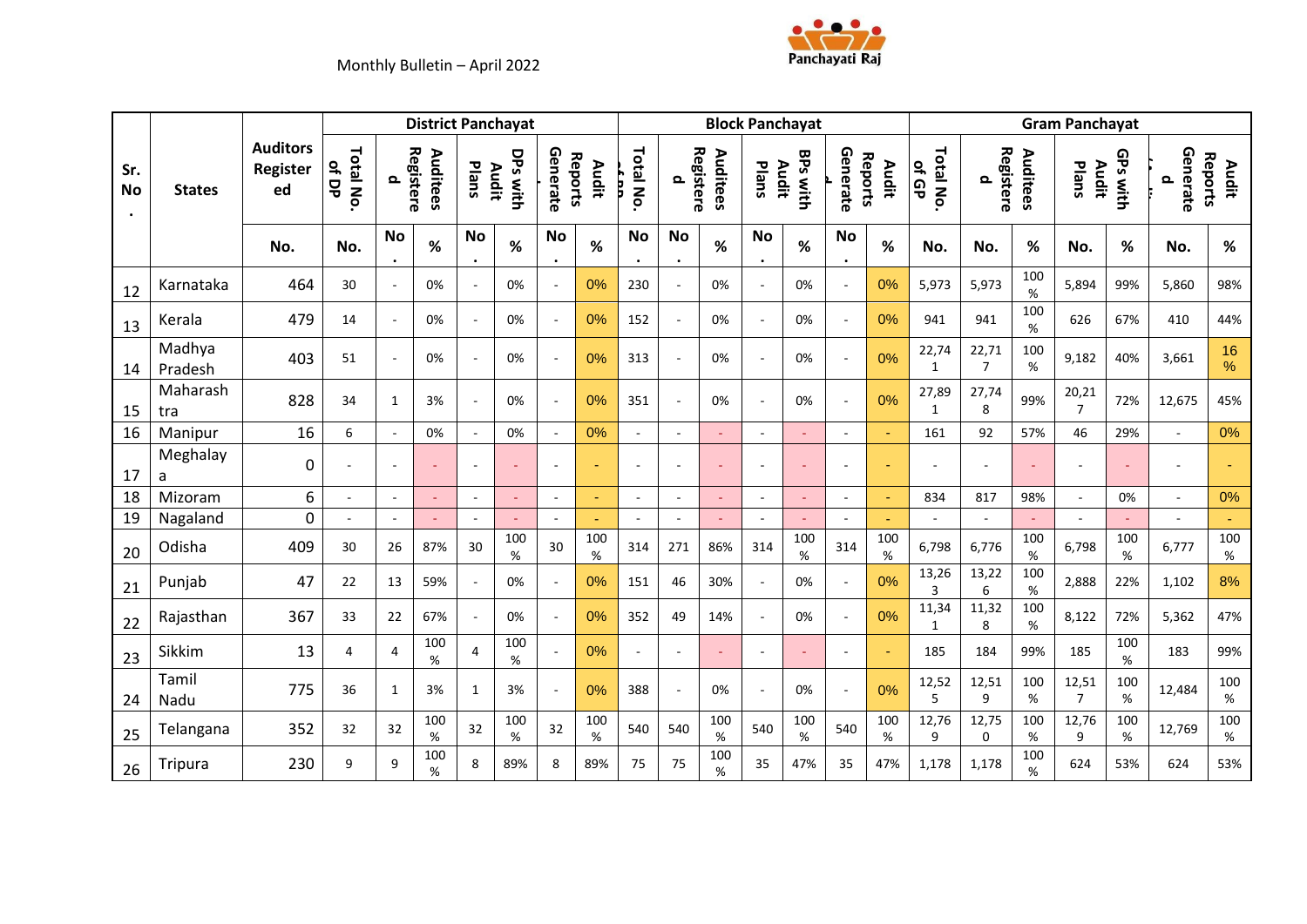



|                               |                  |                                   |                               |                          |          |                        | <b>District Panchayat</b>   |                 |                  |            |                          |          | <b>Block Panchayat</b>   |                             |                        |                  |                                                   |                           |          | <b>Gram Panchayat</b>    |           |                          |                     |
|-------------------------------|------------------|-----------------------------------|-------------------------------|--------------------------|----------|------------------------|-----------------------------|-----------------|------------------|------------|--------------------------|----------|--------------------------|-----------------------------|------------------------|------------------|---------------------------------------------------|---------------------------|----------|--------------------------|-----------|--------------------------|---------------------|
| Sr.<br><b>No</b><br>$\bullet$ | <b>States</b>    | <b>Auditors</b><br>Register<br>ed | Total<br>୍କ<br>몽<br><b>No</b> | Registere<br>௨           | Auditees | Plans                  | DPS<br><b>Audit</b><br>with | Generate        | Reports<br>Audit | Total<br>る | Registere<br>௨           | Auditees | Plans                    | <b>BPS</b><br>Audit<br>With | Generate               | Reports<br>Audit | ᅴ<br><b>Dtal</b><br>٩<br>$\frac{0}{\sigma}$<br>mo | Registere<br>$\mathbf{a}$ | Auditees | Audit<br>Plans           | GPs<br>ξ. | Generate<br>௨            | る<br>Audit<br>ports |
|                               |                  | No.                               | No.                           | No                       | %        | <b>No</b><br>$\bullet$ | %                           | No<br>$\bullet$ | %                | No<br>٠    | No<br>$\bullet$          | %        | No<br>$\bullet$          | %                           | <b>No</b><br>$\bullet$ | %                | No.                                               | No.                       | %        | No.                      | %         | No.                      | %                   |
| 27                            | Uttar<br>Pradesh | 952                               | 75                            |                          | 0%       |                        | 0%                          | $\sim$          | 0%               | 826        | $\overline{\phantom{a}}$ | 0%       | $\overline{\phantom{0}}$ | 0%                          | $\sim$                 | 0%               | 58,18<br>9                                        | 57,96                     | 100<br>% | $\overline{\phantom{a}}$ | 0%        | 22,608                   | 39<br>%             |
| 28                            | Uttarakha<br>nd  | 132                               | 13                            |                          | 0%       | $\mathbf{1}$           | 8%                          | $\sim$          | 0%               | 95         | $\sim$                   | 0%       | $\overline{\phantom{a}}$ | 0%                          | $\sim$                 | 0%               | 7,791                                             | 7,610                     | 98%      | $\overline{\phantom{a}}$ | 0%        | $\overline{\phantom{0}}$ | 0%                  |
| 29                            | West<br>Bengal   | 209                               | 22                            | $\overline{\phantom{a}}$ | 0%       | $\sim$                 | 0%                          | $\sim$          | 0%               | 344        | $\overline{\phantom{a}}$ | 0%       | $\overline{\phantom{a}}$ | 0%                          | $\sim$                 | 0%               | 3,340                                             | 2,595                     | 78%      | 544                      | 16%       | 28                       | $1\%$               |
|                               | Grand<br>Total   | 7530                              | 653                           | 268                      | 41%      | 187                    | 29%                         | 106             | 16%              | 6,67       | 2,87                     | 43%      | 2,39<br>6                | 36%                         | 1,69                   | 25%              | 256,3<br>68                                       | 248,4<br>38               | 97%      | 119,3<br>71              | 47%       | 112,327                  | 44%                 |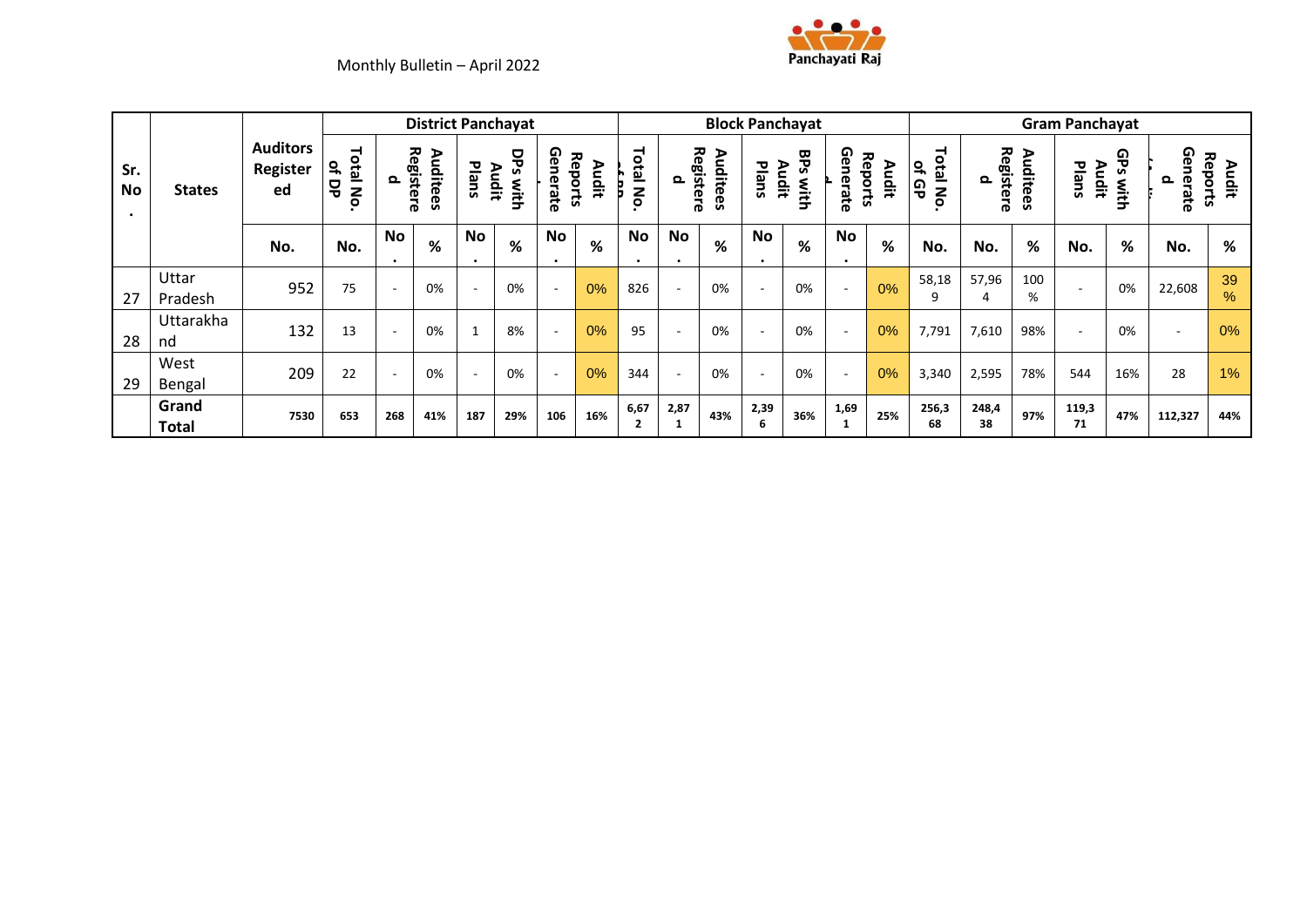## <span id="page-21-0"></span>**9. State wise Count of Onboarded Gram Panchayats in the Covid Dashboard**

| S.No.          | <b>State Name</b>       | <b>Total No. of GPs</b> | <b>GPs &amp; Equivalent</b><br>with Onboard | <b>Onboard</b><br>Percentage |
|----------------|-------------------------|-------------------------|---------------------------------------------|------------------------------|
|                |                         | & Equivalent            |                                             | (%)                          |
|                | <b>ANDAMAN AND</b>      |                         |                                             |                              |
| $\mathbf{1}$   | NICOBAR ISLANDS         | 70                      | 70                                          | 100                          |
| $\overline{2}$ | <b>ANDHRA PRADESH</b>   | 13367                   | 11412                                       | 85.37                        |
| 3              | ARUNACHAL PRADESH       | 2110                    | 76                                          | 3.6                          |
| 4              | ASSAM                   | 2663                    | 785                                         | 29.48                        |
| 5              | <b>BIHAR</b>            | 8151                    | 7735                                        | 94.9                         |
| 6              | <b>CHHATTISGARH</b>     | 11658                   | 11656                                       | 99.98                        |
| 7              | GOA                     | 191                     | 191                                         | 100                          |
| 8              | <b>GUJARAT</b>          | 14292                   | 13309                                       | 93.12                        |
| 9              | <b>HARYANA</b>          | 6225                    | 5936                                        | 95.36                        |
| 10             | <b>HIMACHAL PRADESH</b> | 3615                    | 3477                                        | 96.18                        |
| 11             | JAMMU AND KASHMIR       | 4291                    | 1566                                        | 36.49                        |
| 12             | <b>JHARKHAND</b>        | 4351                    | 4347                                        | 99.91                        |
| 13             | KARNATAKA               | 5963                    | 3873                                        | 64.95                        |
| 14             | <b>KERALA</b>           | 941                     | 879                                         | 93.41                        |
| 15             | LADAKH                  | 193                     | 193                                         | 100                          |
| 16             | LAKSHADWEEP             | 10                      | 0                                           | 0                            |
| 17             | <b>MADHYA PRADESH</b>   | 22714                   | 9083                                        | 39.99                        |
| 18             | <b>MAHARASHTRA</b>      | 27902                   | 25514                                       | 91.44                        |
| 19             | <b>MANIPUR</b>          | 3812                    | 161                                         | 4.22                         |
| 20             | MEGHALAYA               | 6773                    | 1408                                        | 20.79                        |
| 21             | <b>MIZORAM</b>          | 834                     | 829                                         | 99.4                         |
| 22             | NAGALAND                | 1289                    | 1182                                        | 91.7                         |
| 23             | <b>ODISHA</b>           | 6798                    | 5637                                        | 82.92                        |
| 24             | <b>PUDUCHERRY</b>       | 108                     | 0                                           | $\overline{0}$               |
| 25             | <b>PUNJAB</b>           | 13241                   | 6245                                        | 47.16                        |
| 26             | RAJASTHAN               | 11304                   | 3563                                        | 31.52                        |
| 27             | <b>SIKKIM</b>           | 185                     | 171                                         | 92.43                        |
| 28             | <b>TAMIL NADU</b>       | 12525                   | 10362                                       | 82.73                        |
| 29             | TELANGANA               | 12769                   | 11984                                       | 93.85                        |
|                | THE DADRA AND           |                         |                                             |                              |
|                | NAGAR HAVELI AND        |                         |                                             |                              |
| 30             | DAMAN AND DIU           | 38                      | 38                                          | 100                          |
| 31             | <b>TRIPURA</b>          | 1178                    | 1154                                        | 97.96                        |
| 32             | UTTARAKHAND             | 7791                    | 7127                                        | 91.48                        |
| 33             | <b>UTTAR PRADESH</b>    | 58184                   | 57729                                       | 99.22                        |
| 34             | <b>WEST BENGAL</b>      | 3339                    | 3143                                        | 94.13                        |
|                | <b>Total</b>            | 268875                  | 210835                                      | 78.41                        |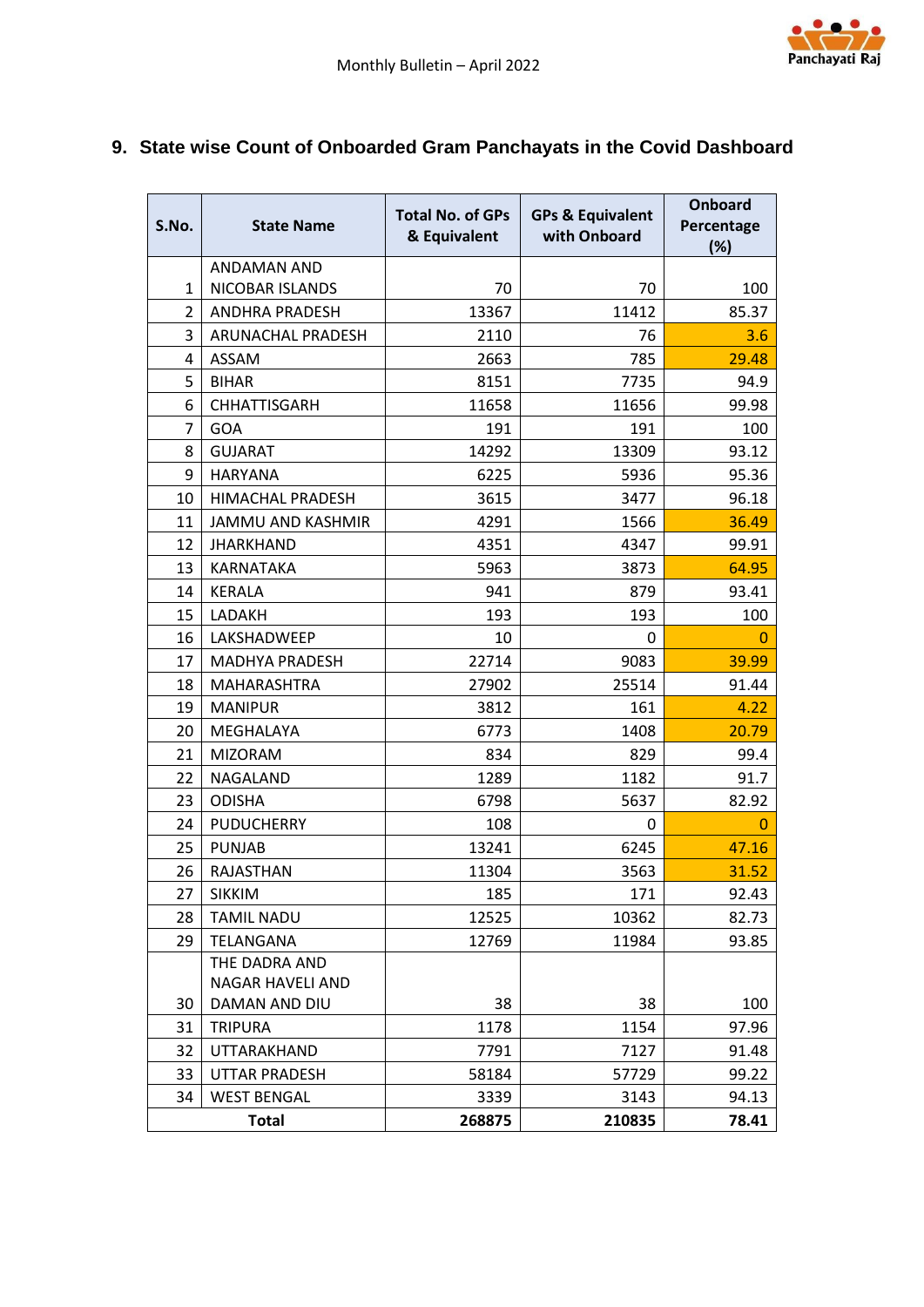## <span id="page-22-0"></span>**10.State wise Training Management Portal Progress Status**

| S.No.           | <b>State</b>                | <b>Total</b><br><b>Trainings</b> | <b>Trainings</b><br><b>Conducted</b> | <b>Participants</b><br><b>Trained</b> |
|-----------------|-----------------------------|----------------------------------|--------------------------------------|---------------------------------------|
| 1               | ANDAMAN AND NICOBAR ISLANDS | 20                               | 18                                   | 553                                   |
| $\overline{2}$  | <b>ANDHRA PRADESH</b>       | 1255                             | 1211                                 | 122,542                               |
| $\sqrt{3}$      | ARUNACHAL PRADESH           | 25                               | 15                                   | 1,040                                 |
| 4               | <b>ASSAM</b>                | 2896                             | 2816                                 | 87,570                                |
| 5               | <b>BIHAR</b>                | 197                              | 161                                  | 15,385                                |
| $6\phantom{1}6$ | <b>NIRDPR</b>               | 109                              | 79                                   | 5,038                                 |
| $\overline{7}$  | <b>CHHATTISGARH</b>         | 320                              | 252                                  | 5,913                                 |
| 8               | <b>GOA</b>                  | 3                                | $\sqrt{3}$                           | 751                                   |
| 9               | <b>GUJARAT</b>              | 35                               | 27                                   | 1,381                                 |
| 10              | <b>HARYANA</b>              | 29                               | 17                                   | 4,521                                 |
| 11              | <b>HIMACHAL PRADESH</b>     | $\overline{7}$                   | $\overline{7}$                       | 186                                   |
| 12              | <b>JAMMU AND KASHMIR</b>    | 466                              | 362                                  | 261,087                               |
| 13              | <b>JHARKHAND</b>            | $\overline{7}$                   | 1                                    | 31                                    |
| 14              | <b>KARNATAKA</b>            | 58                               | 44                                   | 266,209                               |
| 15              | <b>KERALA</b>               | 56                               | 36                                   | 148,189                               |
| 16              | <b>MADHYA PRADESH</b>       | 609                              | 466                                  | 177,009                               |
| 17              | <b>MAHARASHTRA</b>          | 5869                             | 4381                                 | 490,550                               |
| 18              | <b>MANIPUR</b>              | 70                               | 57                                   | 1,682                                 |
| 19              | <b>MEGHALAYA</b>            | 67                               | 58                                   | 3,116                                 |
| 20              | <b>MIZORAM</b>              | 71                               | 46                                   | 2,324                                 |
| 21              | <b>ODISHA</b>               | 249                              | 207                                  | 9,437                                 |
| 22              | <b>PUNJAB</b>               | 237                              | 162                                  | 26,936                                |
| 23              | <b>RAJASTHAN</b>            | $\overline{7}$                   | $\overline{7}$                       | 747                                   |